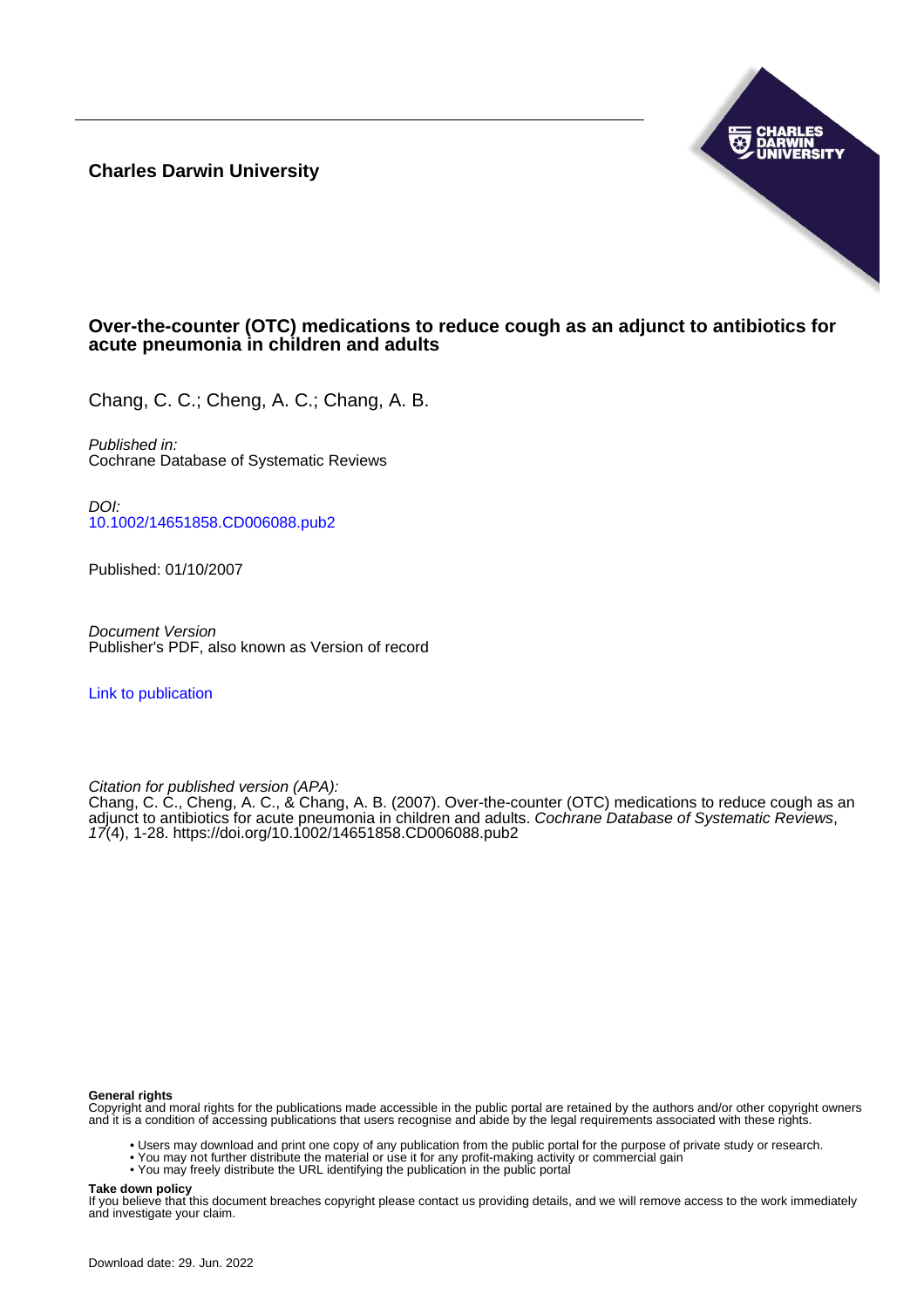

**Cochrane** Database of Systematic Reviews

# **Over-the-counter (OTC) medications to reduce cough as an adjunct to antibiotics for acute pneumonia in children and adults (Review)**

Chang CC, Cheng AC, Chang AB

Chang CC, Cheng AC, Chang AB. Over-the-counter (OTC) medications to reduce cough as an adjunct to antibiotics for acute pneumonia in children and adults. Cochrane Database of Systematic Reviews 2007, Issue 4. Art. No.: CD006088. DOI: 10.1002/14651858.CD006088.pub2.

# **[www.cochranelibrary.com](http://www.cochranelibrary.com)**

**Over-the-counter (OTC) medications to reduce cough as an adjunct to antibiotics for acute pneumonia in children and adults (Review)** Copyright © 2010 The Cochrane Collaboration. Published by John Wiley & Sons, Ltd.

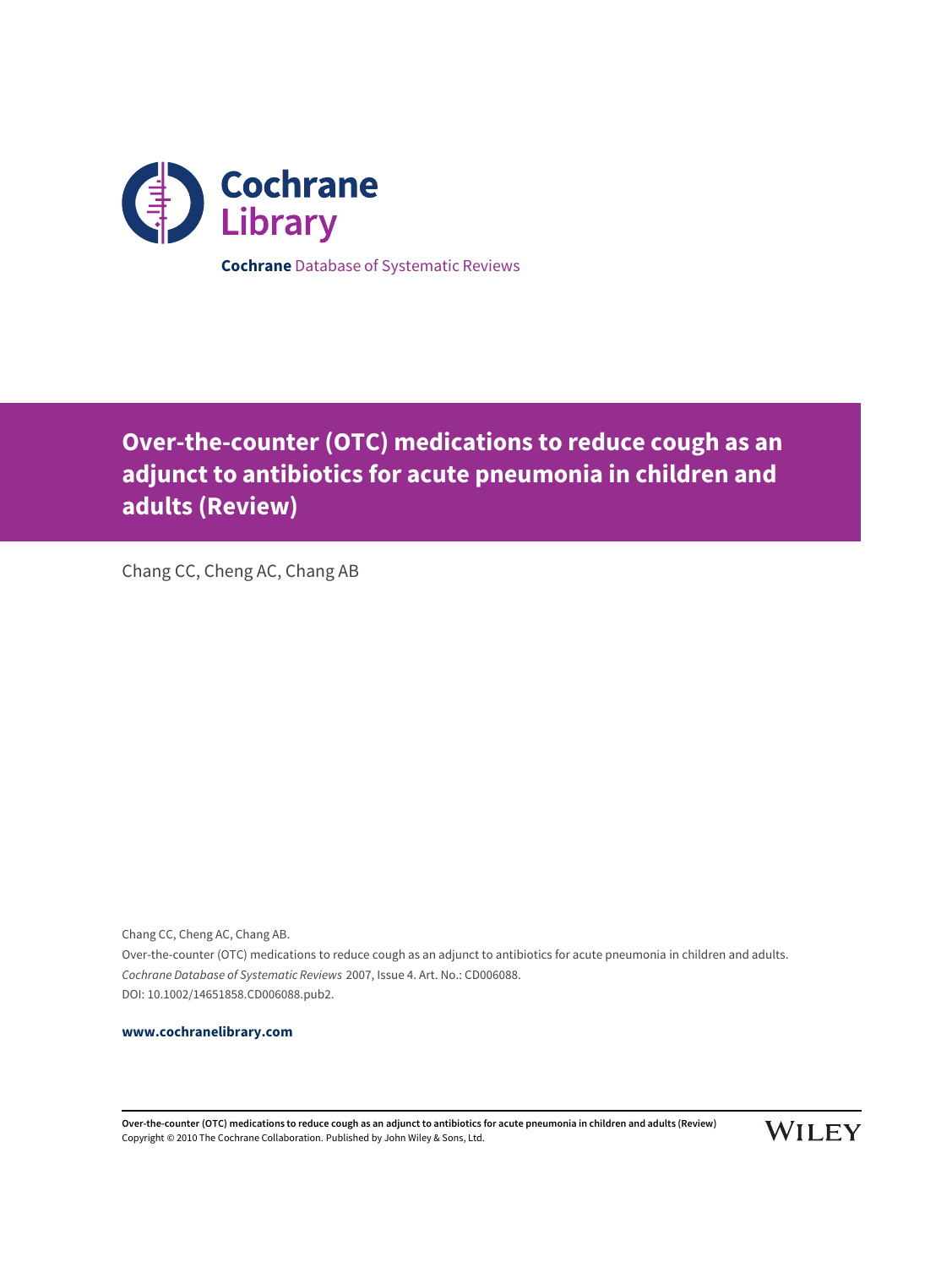# **TABLE OF CONTENTS**

| 8                                                                                                                                                                                                                                    |
|--------------------------------------------------------------------------------------------------------------------------------------------------------------------------------------------------------------------------------------|
| 10                                                                                                                                                                                                                                   |
| 11                                                                                                                                                                                                                                   |
| 11                                                                                                                                                                                                                                   |
| 11                                                                                                                                                                                                                                   |
| 13                                                                                                                                                                                                                                   |
| 20                                                                                                                                                                                                                                   |
| Analysis 1.1. Comparison 1 Children - global assessment, Outcome 1 Not cured or not improved.<br>21                                                                                                                                  |
| Analysis 1.2. Comparison 1 Children - global assessment, Outcome 2 Not improved.<br>21                                                                                                                                               |
| Analysis 1.3. Comparison 1 Children - global assessment, Outcome 3 Not cured.<br>22                                                                                                                                                  |
| Analysis 2.1. Comparison 2 Children - cough score, Outcome 1 Mean cough score at day 3.<br>22                                                                                                                                        |
| Analysis 2.2. Comparison 2 Children - cough score, Outcome 2 Mean score at day 10.<br>23                                                                                                                                             |
| Analysis 3.1. Comparison 3 Adults - global assessment, Outcome 1 Not cured or not improved.<br>23                                                                                                                                    |
| Analysis 3.2. Comparison 3 Adults - global assessment, Outcome 2 Not improved.<br>24                                                                                                                                                 |
| Analysis 3.3. Comparison 3 Adults - global assessment, Outcome 3 Not cured.<br>24                                                                                                                                                    |
| Analysis 4.1. Comparison 4 Combined children and adults, Outcome 1 Not cured or not improved.<br>25                                                                                                                                  |
| Analysis 4.2. Comparison 4 Combined children and adults, Outcome 2 Not improved.<br>25                                                                                                                                               |
| Analysis 4.3. Comparison 4 Combined children and adults, Outcome 3 Not cured.<br>26                                                                                                                                                  |
| 26                                                                                                                                                                                                                                   |
| WHAT'S NEW research and contained a series of the contact of the contact of the contact of the contact of the contact of the contact of the contact of the contact of the contact of the contact of the contact of the contact<br>27 |
| 27                                                                                                                                                                                                                                   |
| CONTRIBUTIONS OF AUTHORS (experience in the experience in the experimental contribution of the experimental contribution of the experiment of the experiment of the experiment of the experiment of the experiment of the expe<br>27 |
| 27                                                                                                                                                                                                                                   |
| 28                                                                                                                                                                                                                                   |
| <b>INDEX TERMS</b><br>28                                                                                                                                                                                                             |

**Over-the-counter (OTC) medications to reduce cough as an adjunct to antibiotics for acute pneumonia in children and adults (Review) i Copyright © 2010 The Cochrane Collaboration. Published by John Wiley & Sons, Ltd.**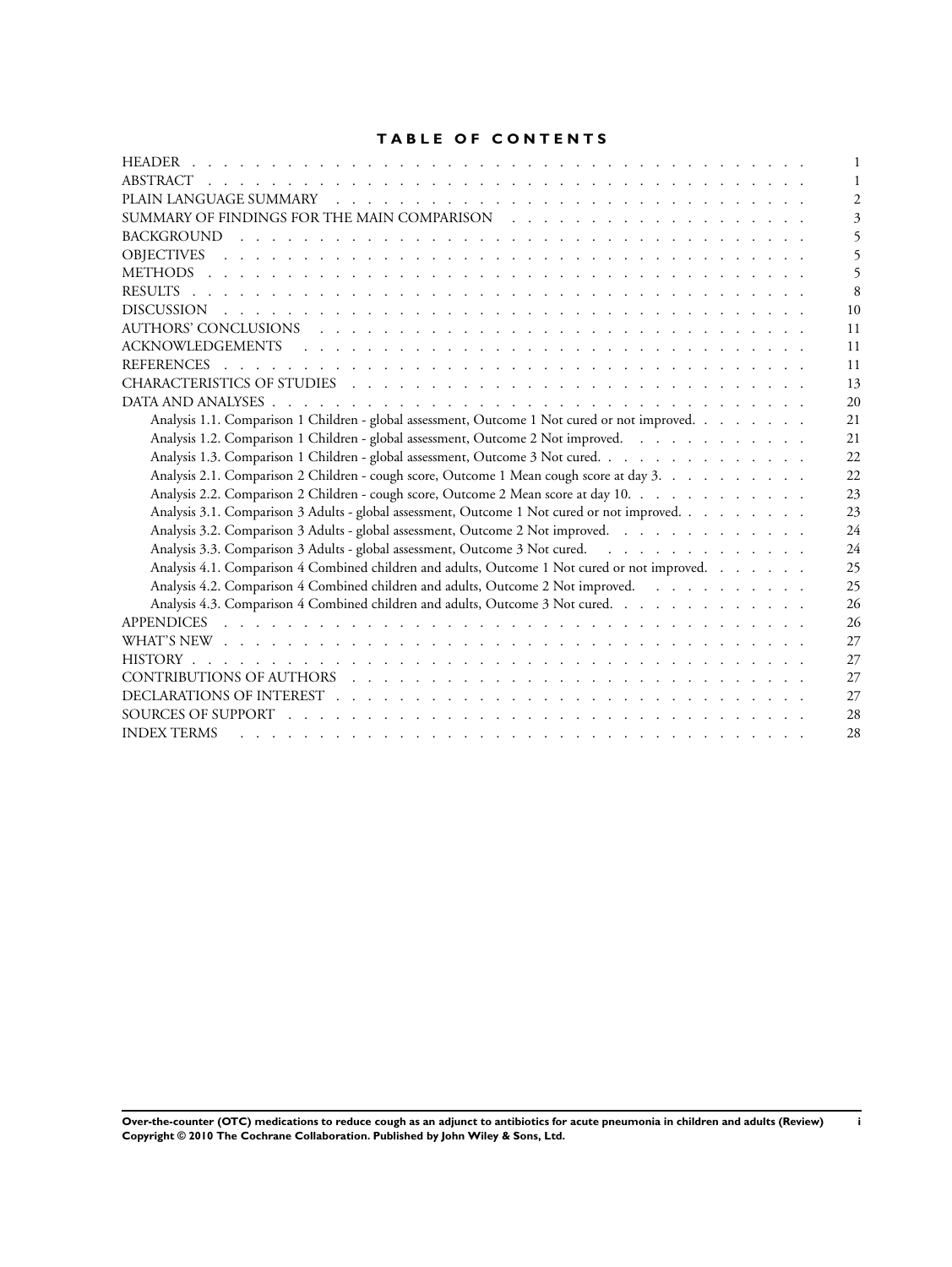**[Intervention Review]**

# **Over-the-counter (OTC) medications to reduce cough as an adjunct to antibiotics for acute pneumonia in children and adults**

Christina C Chang<sup>1</sup>, Allen C Cheng<sup>2</sup>, Anne B Chang<sup>3</sup>

<sup>1</sup> Infectious Diseases Unit, The Alfred Hospital, Monash University, Prahran, Australia. <sup>2</sup>Department of Epidemiology and Preventive Medicine, Monash University, 2nd Floor, Burnet Centre, Alfred Hospital, Melbourne, Australia. <sup>3</sup>Royal Children's Hospital, Brisbane and Menzies School of Health Research, CDU, Darwin, Queensland Children's Respiratory Centre and Queensland Children's Medical Research Institute, Brisbane, Australia

Contact address: Christina C Chang, Infectious Diseases Unit, The Alfred Hospital, Monash University, Commercial Road, Prahran, Victoria, 3181, Australia. [ccchang339@hotmail.com,](mailto:ccchang339@hotmail.com) [christina.chang@med.monash.edu.au](mailto:christina.chang@med.monash.edu.au).

**Editorial group:** Cochrane Acute Respiratory Infections Group. **Publication status and date:** Edited (no change to conclusions), published in Issue 10, 2010.

**Citation:** Chang CC, Cheng AC, Chang AB. Over-the-counter (OTC) medications to reduce cough as an adjunct to antibiotics for acute pneumonia in children and adults. *Cochrane Database of Systematic Reviews* 2007, Issue 4. Art. No.: CD006088. DOI: 10.1002/14651858.CD006088.pub2.

Copyright © 2010 The Cochrane Collaboration. Published by John Wiley & Sons, Ltd.

# **A B S T R A C T**

#### **Background**

Cough is often distressing for patients with pneumonia. Accordingly they often use over-the-counter (OTC) cough medications (mucolytics or cough suppressants). These might provide relief in reducing cough severity, but suppression of the cough mechanism might impede airway clearance and cause harm.

### **Objectives**

To evaluate the efficacy of OTC cough medications as an adjunct to antibiotics in children and adults with pneumonia.

#### **Search methods**

We searched the Cochrane Central Register of Controlled Trials (CENTRAL) (*The Cochrane Library* 2009, Issue 2) which contains the Acute Respiratory Infections Group's Specialised Register; MEDLINE (January 1966 to July 2009); OLDMEDLINE (1950 to 1965); and EMBASE (1980 to July 2009).

#### **Selection criteria**

Randomised controlled trials (RCTs) in children and adults comparing any type of OTC cough medication with placebo, or control medication, with cough as an outcome and where the cough is secondary to acute pneumonia.

#### **Data collection and analysis**

We independently selected trials for inclusion. Data were extracted from these studies, assessed for methodological quality without disagreement, and analysed using standard methods.

**Over-the-counter (OTC) medications to reduce cough as an adjunct to antibiotics for acute pneumonia in children and adults (Review) 1 Copyright © 2010 The Cochrane Collaboration. Published by John Wiley & Sons, Ltd.**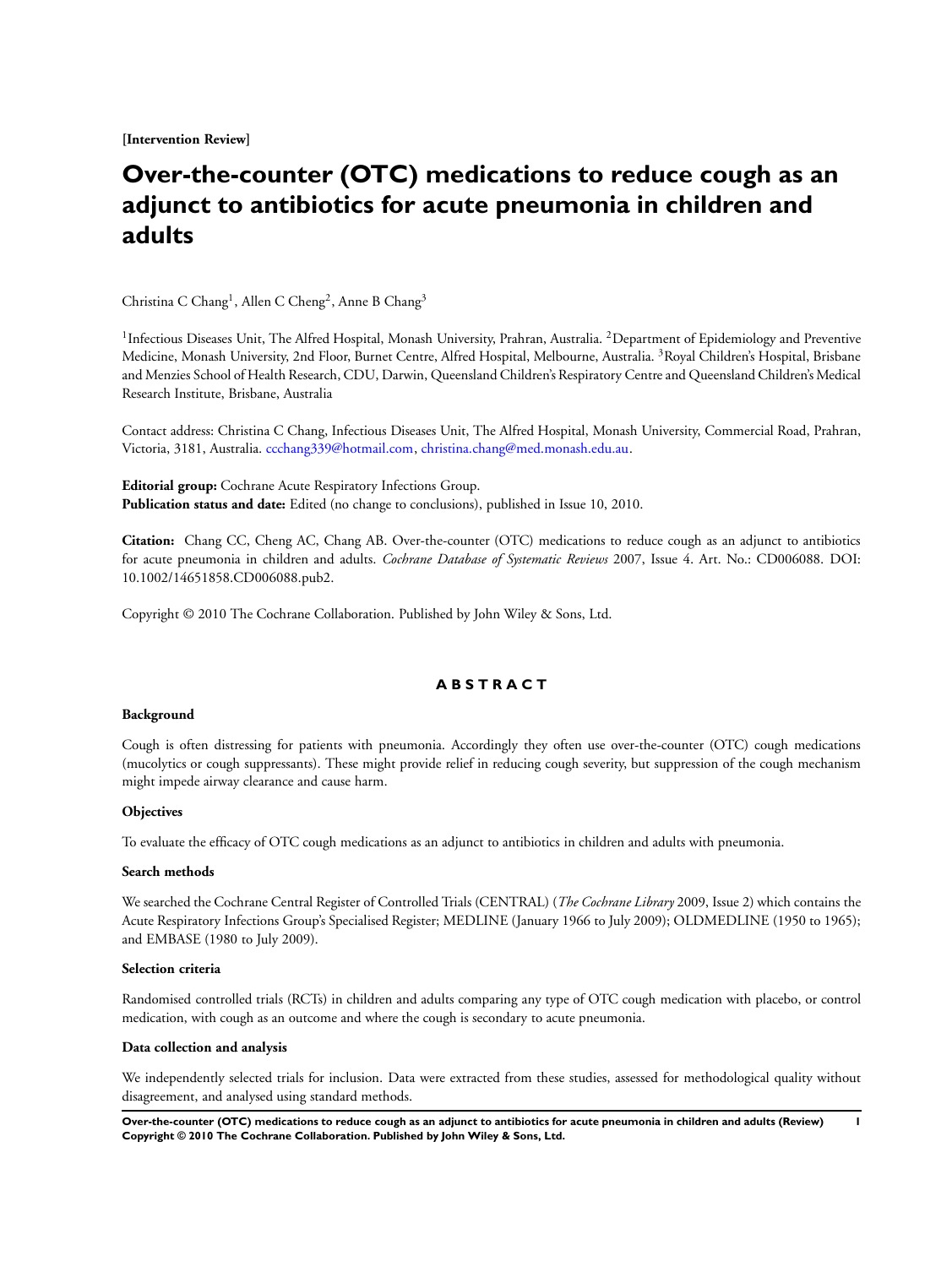## **Main results**

Four studies were included with a total of 224 participants; one was performed exclusively in children and three in adolescents or adults. One using an antitussive had no extractable pneumonia-specific data. Three different mucolytics (bromhexine, ambroxol, neltenexine) were used in the remaining studies, of which only two had extractable data. They demonstrated no significant difference for the primary outcome of 'not cured or not improved' for mucolytics. A secondary outcome of 'not cured' was reduced (odds ratio (OR) 0.36, 95% confidence interval (CI) 0.16 to 0.77; number needed to treat (NNT) 5, 95% CI 3 to 16 for children and OR 0.32, 95% CI 0.13 to 0.75; NNT 5, 95% CI 3 to 19 for adults). In a post hoc analysis combining data for children and adults, again there was no difference in the primary outcome of 'not cured or not improved' (OR 0.85, 95% CI 0.40 to 1.80) although mucolytics reduced the secondary outcome 'not cured' (OR 0.34, 95% CI 0.19 to 0.60; NNT 4, 95% CI 3 to 8).

#### **Authors' conclusions**

There is insufficient evidence to decide whether OTC medications for cough associated with acute pneumonia are beneficial. Mucolytics may be beneficial, but there is insufficient evidence to recommend them as an adjunctive treatment for acute pneumonia. This leaves only theoretical recommendations that OTC medications containing codeine and antihistamines should not be used in young children.

## **P L A I N L A N G U A G E S U M M A R Y**

### **Over-the-counter medications to help reduce cough for children and adults on antibiotics for acute pneumonia**

Over-the-counter (OTC) medications, including mucolytics and antitussives, are commonly used by patients and recommended by healthcare staff as adjuncts in the treatment of pneumonia. In this review we found insufficient evidence to draw any conclusions about the efficacy of any OTCs taken as adjuncts for cough associated with acute pneumonia. Mucolytics may be beneficial but the lack of consistent evidence precludes recommending the routine use of mucolytics as an adjunct in the treatment of troublesome cough associated with pneumonia in children or adults.

**Over-the-counter (OTC) medications to reduce cough as an adjunct to antibiotics for acute pneumonia in children and adults (Review) 2 Copyright © 2010 The Cochrane Collaboration. Published by John Wiley & Sons, Ltd.**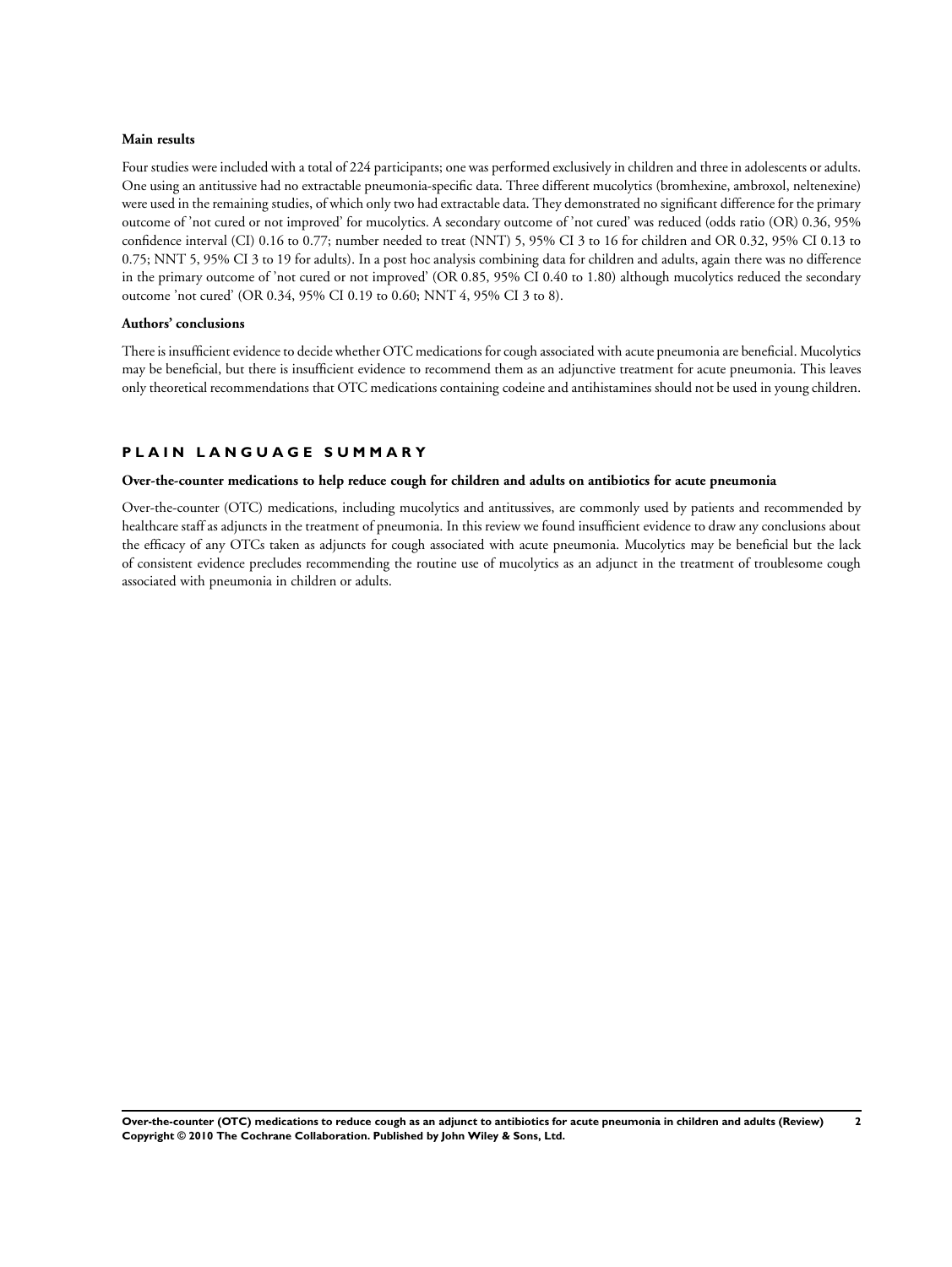# <span id="page-5-0"></span>SUMMARY OF FINDINGS FOR THE MAIN COMPARISON *[\[Explanation\]](http://www.thecochranelibrary.com/view/0/SummaryFindings.html)*

Mucolytics as an adjunct to antibiotics to reduce cough in acute pneumonia in children and adults

**Patient or population:** children and adults with acute pneumonia

**Settings:** any

**Intervention:** mucolytics (and antibiotics) 1 **Comparision:** antibiotics only

| <b>Outcomes</b>                                                                                              | Illustrative comparative risks* (95% CI)                           |                                                                                                               | <b>Relative effect</b><br>(95% CI) | <b>No of Participants</b><br>(studies) | <b>Quality of the evidence</b><br>(GRADE)          | <b>Comments</b>                                                                                                          |
|--------------------------------------------------------------------------------------------------------------|--------------------------------------------------------------------|---------------------------------------------------------------------------------------------------------------|------------------------------------|----------------------------------------|----------------------------------------------------|--------------------------------------------------------------------------------------------------------------------------|
|                                                                                                              | <b>Assumed risk</b>                                                | <b>Corresponding risk</b>                                                                                     |                                    |                                        |                                                    |                                                                                                                          |
|                                                                                                              | antibiotics only                                                   | mucolytics (and antibi-<br>otics)                                                                             |                                    |                                        |                                                    |                                                                                                                          |
| <b>Cough score</b><br>to 3 (very severe).<br>(follow-up: 3 days)                                             | Scale from: 0 (absent) in the control groups in the<br>was<br>1.45 | The mean cough score The mean Cough score<br>intervention<br>groups was<br>0.25 lower<br>(0.33 to 0.17 lower) |                                    | 120<br>(1)                             | $\oplus \oplus \bigcirc \bigcirc$<br>$low^{2,3,4}$ | Data for children only.                                                                                                  |
| Number of people who 16 per 100<br>had not improved or<br>had not been cured<br>(follow-up: 7 to 10<br>days) |                                                                    | 14 per 100<br>(7 to 26)                                                                                       | OR 0.85<br>(0.4 to 1.8)            | 221<br>(2)                             | $\oplus \oplus \odot \odot$<br>low <sup>2,5</sup>  | Fewer people<br>repre-<br>sents a benefit                                                                                |
| <b>Adverse events</b><br>(follow-up: 10 days)                                                                | See comment                                                        | See comment                                                                                                   | Not estimable                      | 120<br>(1)                             | See comment                                        | 1 study in children pro-<br>vided data specific to<br>participants with pneu-<br>monia - there were no<br>adverse events |
| Complications<br>medication change)                                                                          | (e.g. See comment                                                  | See comment                                                                                                   | Not estimable                      | 0<br>(0)                               | See comment                                        | Complications were not<br>measured in the trials.                                                                        |

 $\omega$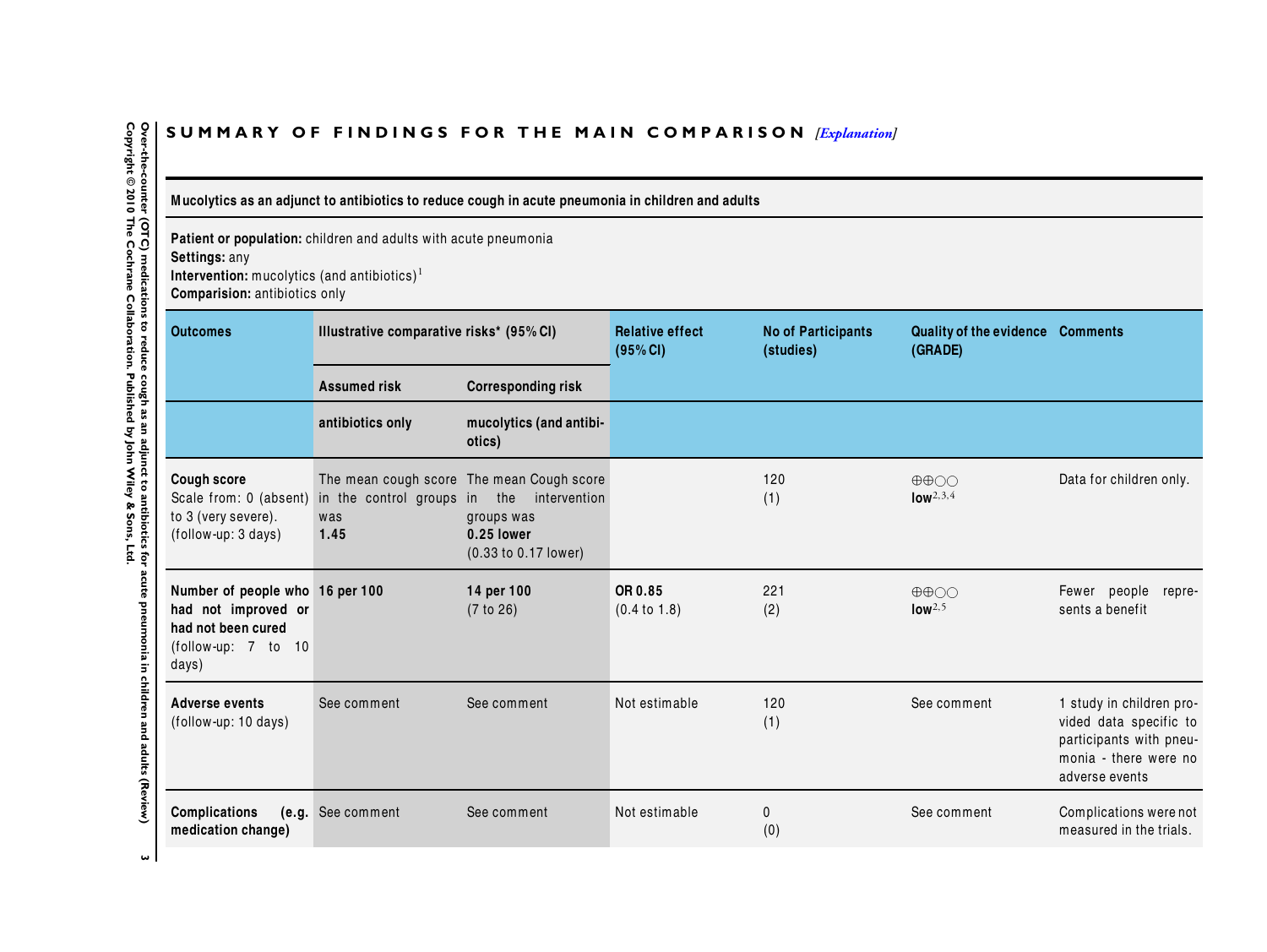\* The basis for the **assumed risk** (e.g. the median control group risk across studies) is provided in footnotes. The **corresponding risk** (and its 95% conf idence interval) is based on the assumed risk in the comparison group and the **relative effect** of the intervention (and its 95% CI).

CI: Confidence interval: OR: Odds ratio:

GRADE Working Group grades of evidance

High quality: Further research is very unlikely to change our confidence in the estimate of effect.

**<sup>M</sup> oderate quality:** Further research is likely to have an important impact on our conf idence in the estimate of effect and may change the estimate.

Low quality: Further research is very likely to have an important impact on our confidence in the estimate of effect and is likely to change the estimate.

**Very low quality:** We are very uncertain about the estimate.

 $^1$  In addition to antibiotics, people with pneumonia often use over-the-counter (OTC) cough medications when at home or request OTC cough medicaitons when in hospital to suppress an annoying cough. There is <sup>a</sup> question as to whether suppressing cough may prolong pneumonia. Over-the-counter cough medications can include anti-tussives, expectorants, anti-histamine-decongestants, anti-histamines and mucolytics (such as bromhexine, ambroxol and neltenexine).

 $2$  Allocation concealment unclear.

 $\frac{3}{4}$  Scale not validated.

 $\frac{4}{5}$  Sparse data.

 $^5$  Sparse data; confidence interval does not rule out the potential for "more people" not improved or cured with mucolytics.

 $\blacktriangle$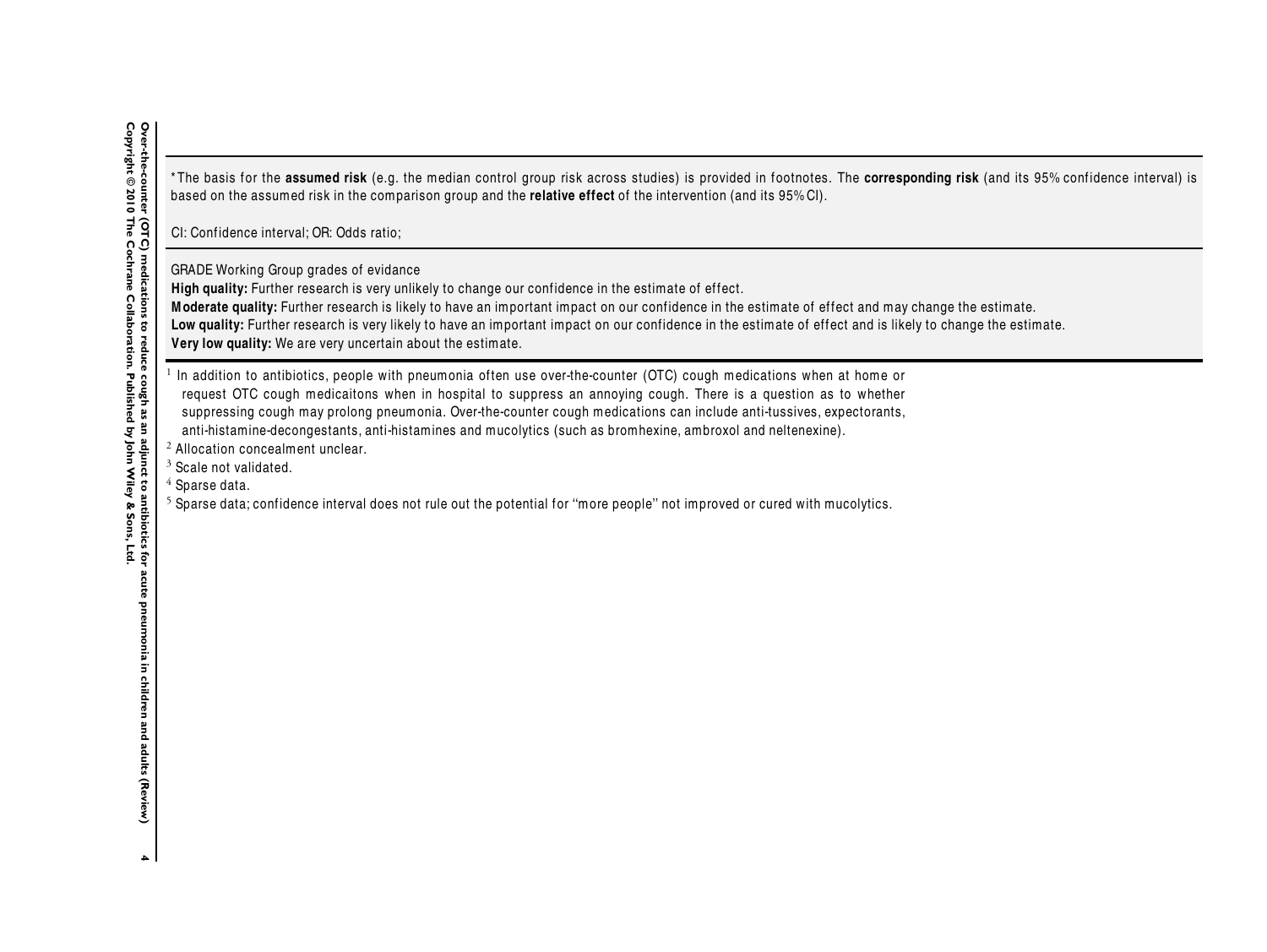# **B A C K G R O U N D**

### **Description of the condition**

Cough is the most common symptom presenting to general practitioners [\(Britt 2002;](#page-13-0) [Cherry 2003](#page-13-0)). It has multiple causes, including pneumonia. Whatever the cause, attempting to reduce the impact of the symptom of cough is reflected in the billions spent on over-the-counter (OTC) cough medications. Cough impairs quality of life ([French 2002\)](#page-13-0) and causes significant anxiety to the parents of children [\(Cornford 1993\)](#page-13-0). Accordingly, patients with pneumonia sometimes self medicate with OTC cough medications in ambulatory settings, or ask for them in hospital.

# **Description of the intervention**

A Cochrane review showed that antihistamine alone has little clinical benefit in adults or children for the common cold, although in combination they might be of (non-significant) benefit ([De](#page-13-0) [Sutter 2003](#page-13-0)). In the management of acute cough, in the ambulatory setting, combination rather than single OTC drugs showed a benefit [\(Schroeder 2004](#page-13-0)). Of the little data available in young children, antihistamines, neither singly nor in combination, were effective for relieving acute cough [\(De Sutter 2003;](#page-13-0) [Schroeder](#page-13-0) [2004](#page-13-0)). Moreover they are associated with potentially significant adverse events including altered consciousness, arrhythmia and death ([Gunn 2001](#page-13-0); [Kelly 2004\)](#page-13-0). Neither of these reviews included patients with pneumonia [\(De Sutter 2003](#page-13-0); [Schroeder 2004\)](#page-13-0).

### **How the intervention might work**

Cough is usually divided into acute or chronic according to its duration and age group. It is defined as chronic if over eight weeks duration in adults; and over three to four weeks in children [\(Chang](#page-13-0) [2005](#page-13-0)). This reflects the different conditions causing chronic cough in different age groups. In contrast, in this review we examined the efficacy of OTC medication for acute cough in acute pneumonia, where the pathophysiological processes (albeit poorly understood) are likely to be the same in children and adults. Methods for determining cough outcomes are similar in adults and children, although these methods remain poorly standardised. Objective measurements of cough include cough frequency and cough sensitivity outcomes, whilst subjective measurements of cough may broadly encompass quality of life and outcomes based on diaries etc. [\(Birring 2006](#page-13-0); [Chang 2003](#page-13-0)).

# **Why it is important to do this review**

Although OTC cough medications might provide some relief by reducing the severity of the cough, they might also be harmful in prolonging pneumonia (by suppressing the cough reflex, which might cause retention of airway debris). Thus, a systematic review of their benefits or harms is useful to help guide clinical practice.

# **O B J E C T I V E S**

To evaluate the efficacy of OTC medications for cough as an adjunct to antibiotics in children and adults with pneumonia.

# **M E T H O D S**

### **Criteria for considering studies for this review**

#### **Types of studies**

All randomised controlled trials (RCTs) comparing any type of OTC cough medication with a placebo (or control group) with cough as an outcome and where cough is secondary to acute pneumonia. Quasi-randomised trials were excluded.

#### **Types of participants**

We considered studies of both children and adults with cough of less than four weeks in duration that was related to pneumonia. We specifically excluded studies of cough of more than four weeks in duration and cough related to another underlying cardio-respiratory condition (for example, suppurative lung disease, chronic obstructive airway disease, asthma). However, we considered studies which included cough of mixed aetiologies if data were available for the subgroup of patients with pneumonia.

#### **Types of interventions**

Randomised controlled comparisons of any type of OTC cough medication as an adjunct therapy to antibiotics. Trials comparing only two or more medications without a placebo comparison group were not included. Trials that included the use of other medications or interventions were included if all participants had equal access to such medications (including antibiotics) or interventions.

#### **Types of outcome measures**

We attempted to obtain data on at least one of the following outcome measures.

**Over-the-counter (OTC) medications to reduce cough as an adjunct to antibiotics for acute pneumonia in children and adults (Review) 5 Copyright © 2010 The Cochrane Collaboration. Published by John Wiley & Sons, Ltd.**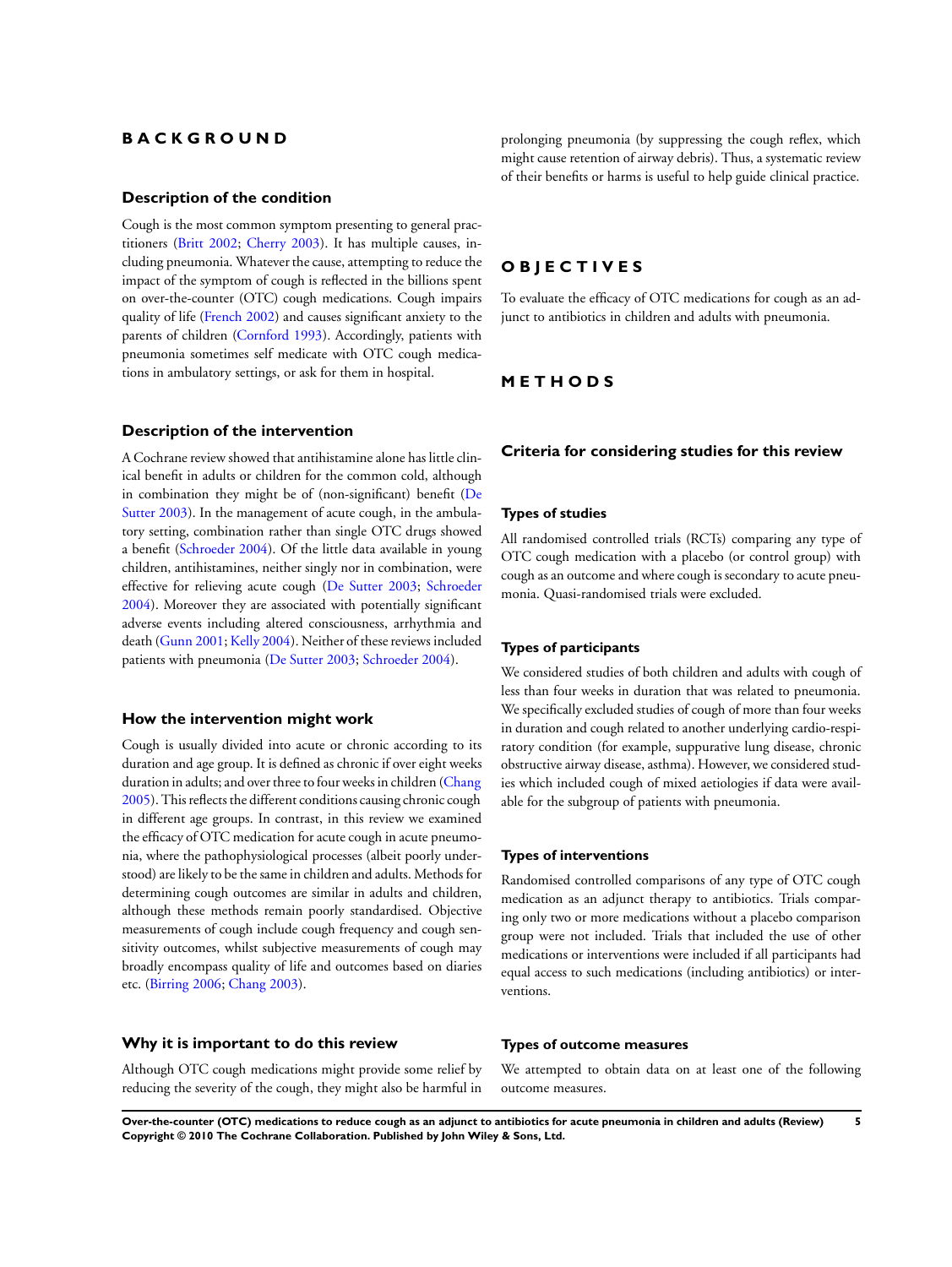#### **Primary outcomes**

1. Proportions of participants who were not cured or not substantially improved at follow up (failure to improve was measured according to the hierarchy listed below in Secondary outcomes).

### **Secondary outcomes**

1. Proportions of participants who were not cured at follow up.

2. Change in quantitative differences in cough (cough frequency, cough scores, other quantitative outcomes based on cough diary).

3. Proportions experiencing adverse effects of the intervention (for example, sleepiness, nausea etc.).

4. Proportions experiencing complications (for example, requirement for medication change etc.).

Individual trial definitions were adopted and recorded.

As it was likely that studies may have differed in their definitions of cure and improvement, we adopted a hierarchical approach that employed the reported outcome measures. For example, if both an objective measure and a subjective measure of cough frequency were reported, we were to adopt the objective measure in assessing the efficacy of treatment. Our hierarchy of outcome measures was as follows.

1. Objective measurements of cough indices (cough frequency, cough receptor sensitivity).

2. Symptomatic (quality of life, Likert scale, visual analogue scale, level of interference of cough, outcomes-based cough diary): assessed by the patient (adult or child).

3. Symptomatic (quality of life, Likert scale, visual analogue scale, level of interference of cough, outcomes-based cough diary): assessed by the parents or carers.

4. Symptomatic (Likert scale, visual analogue scale, level of interference of cough, outcomes-based cough diary): assessed by clinicians.

5. Fever, respiratory rate, oxygen requirement.

6. Non-clinical outcomes (chest radiology, white cell count, C-reactive protein, erythrocyte sedimentation rate, lung function test (spirometry)).

7. Eradication of micro-organism(s) causing the pneumonia.

# **Search methods for identification of studies**

#### **Electronic searches**

We searched the Cochrane Central Register of Controlled Trials (CENTRAL) (*The Cochrane Library* 2009, Issue 2) which contains the Acute Respiratory Infections Group's Specialised Register; MEDLINE (January 1966 to July Week 1, 2009); OLDMED-LINE (1950 to 1965); EMBASE (1980 to July 2009).

The following search strategy was run in MEDLINE and CEN-TRAL and adapted for EMBASE (see [Appendix 1\)](#page-28-0).

# **MEDLINE (OVID)**

1 exp Cough/ 2 cough.mp. 3 or/1-2 4 exp Pneumonia/ 5 pneumonia.mp. 6 or/4-5 7 exp Antitussive Agents/ 8 antitussive agent\$.mp. 9 exp Expectorants/ 10 expectorant\$.mp. 11 exp Cholinergic Antagonists/ 12 cholinergic antagonist\$.mp. 13 exp Histamine H1 Antagonists/ 14 histamine H1 antagonist\$.mp. 15 mucolytic\$.mp. 16 exp Drug Combinations/ 17 drug combination\$.mp. 18 exp Drugs, Non-Prescription/ 19 non prescription drug\$.mp. 20 (over-the-counter or over the counter or OTC).mp. 21 or/7-20 22 3 and 6 and 21 There were no language or publication restrictions.

#### **Searching other resources**

We also searched lists of references in relevant publications.

# **Data collection and analysis**

### **Selection of studies**

From the title, abstract or descriptors, two review authors (CCC, ABC) independently reviewed the literature searches to identify potentially relevant trials for full review. Searches of bibliographies and texts were conducted to identify additional studies. From the full text, using specific criteria, the same two review authors independently selected trials for inclusion. There was no disagreement. It was planned that disagreements would have been adjudicated by a third review author (ACC).

### **Data extraction and management**

Trials that satisfied the inclusion criteria were reviewed and the following information extracted: study setting; year of study; source of funding; patient recruitment details (including number of eligible patients); inclusion and exclusion criteria; other symptoms; randomisation and allocation concealment method; numbers of participants randomised; blinding (masking) of participants, care

**Over-the-counter (OTC) medications to reduce cough as an adjunct to antibiotics for acute pneumonia in children and adults (Review) 6 Copyright © 2010 The Cochrane Collaboration. Published by John Wiley & Sons, Ltd.**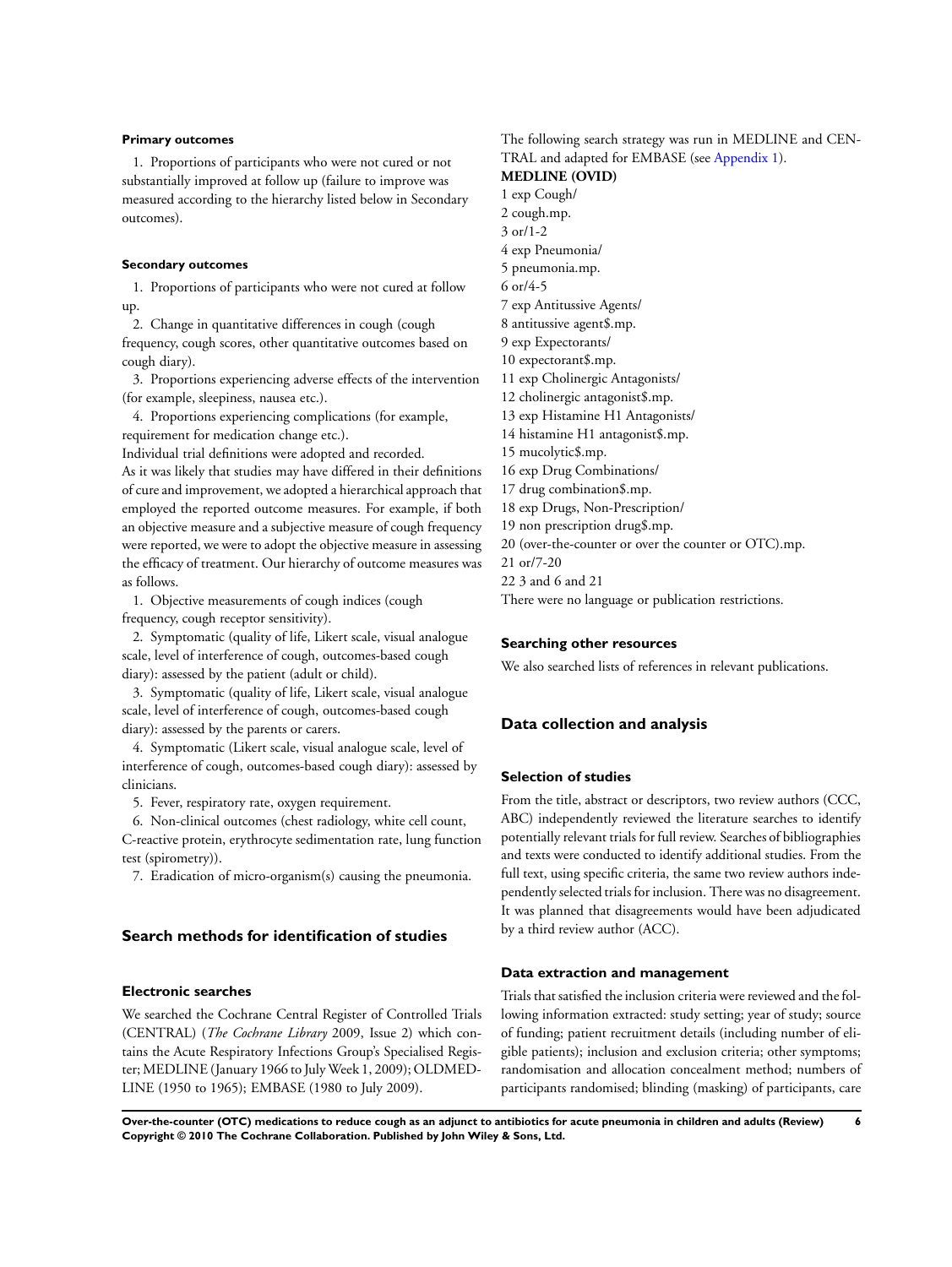providers and outcome assessors; dose and type of intervention; duration of therapy; co-interventions; numbers of patients not followed up; reasons for withdrawals from study protocol (clinical, side effects, refusal and other); details on side effects of therapy and whether intention-to-treat analyses were possible. Data were extracted on the outcomes described previously. It was planned that further information would be requested from the trial authors, where required.

#### **Assessment of risk of bias in included studies**

Two review authors (CCC, ABC) independently performed a potential bias assessment on studies included in the review. Four components of potential bias were assessed and are described below under ' Assessment of reporting bias'

# **Measures of treatment effect**

An initial qualitative comparison of all the individually analysed studies was undertaken to determine if pooling of results (metaanalysis) was reasonable. This took into account differences in study populations, inclusion and exclusion criteria, interventions, outcome assessment and estimated effect size. The results from studies that met the inclusion criteria and reported any of the outcomes of interest were included in the subsequent meta-analyses.

### **Unit of analysis issues**

Had there been any crossover studies, mean treatment differences would have been calculated from raw data, extracted or imputed and entered as fixed-effect generic inverse variance (GIV) outcomes, to provide summary weighted differences and 95% CIs. Only data from the first arm would have been included in a metaanalysis where data were combined with parallel studies [\(Elbourne](#page-13-0) [2002](#page-13-0)).

#### **Dealing with missing data**

It was planned that authors be contacted for missing data when the studies were less than 15 years old.

#### **Assessment of heterogeneity**

Any heterogeneity between the study results was described and tested to see if it reached statistical significance, using the  ${\rm I}^2$  statistic [\(Higgins 2003\)](#page-13-0). Heterogeneity is considered significant when the P value of the Chi<sup>2</sup> test is < 0.10 [\(Higgins 2005\)](#page-13-0). The 95% CI estimated using a random-effects model would have been included had there been concerns about statistical heterogeneity.

### **Assessment of reporting biases**

1. Allocation concealment. Trials were scored as: Grade A, adequate concealment; Grade B, unclear; Grade C, clearly inadequate concealment. (Grade  $A = high$  quality)

2. Blinding. Trials were scored as: Grade A, participant, care provider and outcome assessor blinded; Grade B, outcome assessor blinded; Grade C, unclear; Grade D, no blinding of outcome assessor. (Grades A, B = high quality)

3. Reporting of participants by allocated group. Trials were scored as: Grade A, the progress of all randomised children in each group described; Grade B, unclear or no mention of withdrawals or dropouts; Grade C, the progress of all randomised children in each group clearly not described. (Grade  $A = high$  quality)

4. Follow up. Trials were scored as: Grade A, outcomes measured in more than 90% (where withdrawals due to complications and side effects are categorised as treatment failures); Grade B, outcomes measured in 80% to 90%; Grade C, unclear; Grade D, outcomes measured in less than 80%. (Grade  $A = high$  quality)

5. While only the allocation concealment quality assessments are displayed in the meta-analysis figures, all assessments are included in the 'Characteristics of included studies' table. Interreview author reliability for the identification of high quality studies for each component is measured by the Kappa statistic.

# **Data synthesis**

For the dichotomous outcome variables of each individual study, odds ratio was calculated using a modified intention-to-treat (ITT) analysis. This analysis assumed that participants not available for outcome assessment had not improved (and probably represented a conservative estimate of effect). The summary weighted odds ratio and 95% confidence interval (CI) (fixed-effect model) was calculated using Review Manager (version 5). Number needed to treat to benefit (NNTB) was calculated from the pooled odds ratio (OR) and its 95% CI, applied to a specified baseline risk using an online calculator [\(Cates 2003\)](#page-13-0).

The cough indices were assumed to be normally distributed continuous variables so that the mean difference in outcomes could be estimated (mean difference). If studies had reported outcomes using different measurement scales, the standardised mean difference would have been estimated.

#### **Subgroup analysis and investigation of heterogeneity**

An a priori subgroup analysis was planned for:

- (a) children (14 years and younger) versus adolescents and adults (older than 14 years);
- (b) hospitalised versus ambulatory settings;
- (c) classes of OTC cough medications:
- (i) antitussives (codeine and derivatives);
- (ii) expectorants;

**Over-the-counter (OTC) medications to reduce cough as an adjunct to antibiotics for acute pneumonia in children and adults (Review) 7 Copyright © 2010 The Cochrane Collaboration. Published by John Wiley & Sons, Ltd.**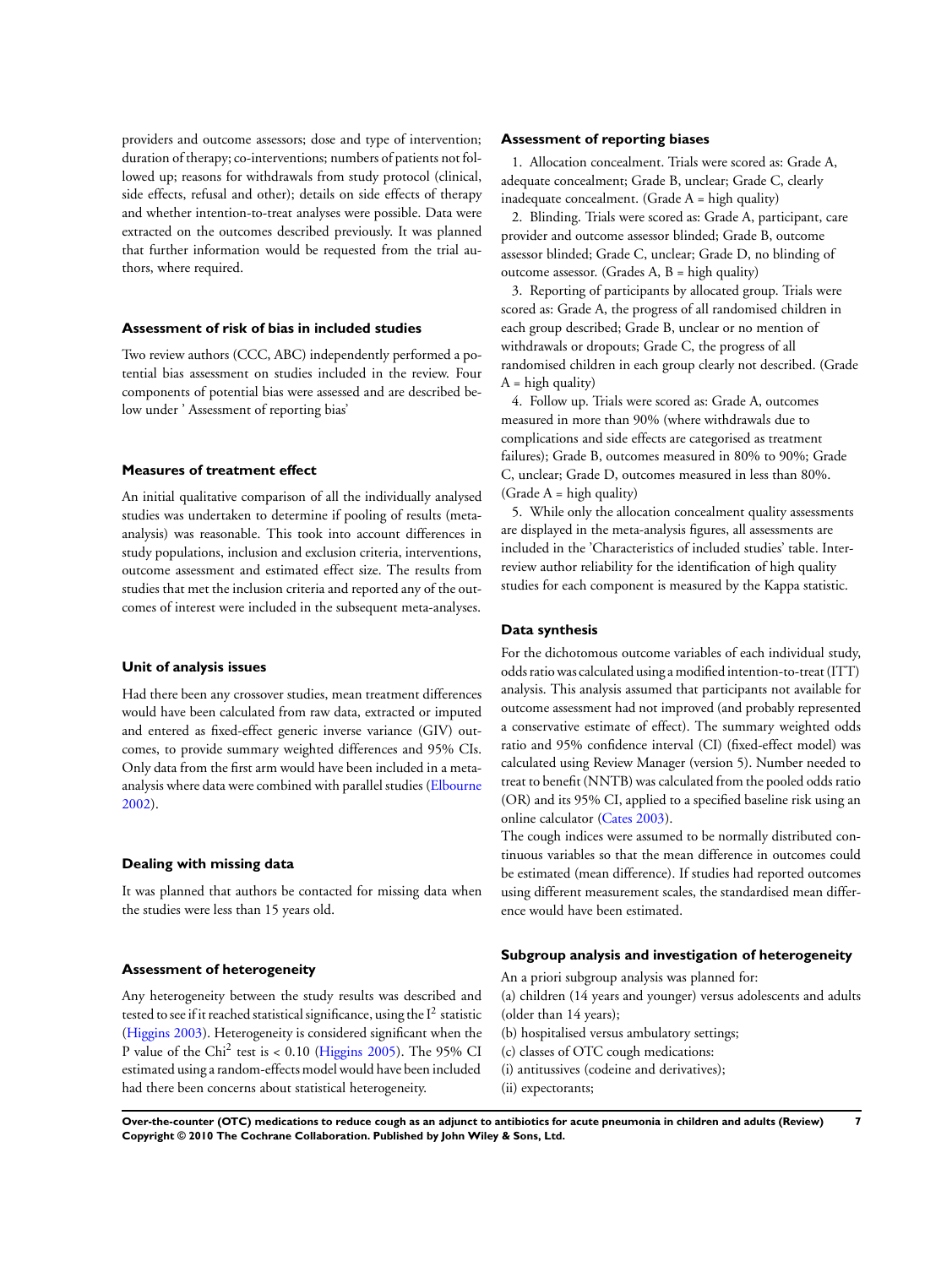(iii) mucolytics;

- (iv) antihistamine-decongestant combinations;
- (v) antihistamines alone;
- (vi) other drug combinations;
- (vii) males versus females in adults.

#### **Sensitivity analysis**

It was planned that sensitivity analyses be carried out to assess the impact of potentially important factors on the overall outcomes:

- (a) study quality;
- (b) study size;
- (c) variation in the inclusion criteria;

(d) differences in the medications used in the intervention and comparison groups;

(e) differences in outcome measures;

(f) analysis using random-effects model;

- (g) analysis by 'treatment received';
- (h) analysis by 'intention to treat';
- (i) analysis by study design, parallel and crossover studies.

# **R E S U L T S**

# **Description of studies**

#### **Results of the search**

In the first version of this review ([Chang 2007](#page-13-0)), the search identified 238 potentially relevant titles. After reviewing the abstracts, 21 full-text papers were obtained; 17 were excluded (details are provided in the 'Characteristics of excluded studies' table), most on the basis of being non-randomised, with no placebo. A review article ([Ida 1997](#page-13-0)) described three studies of dimemorfan, (a dextromethorphan analogue), which were not found by the search. One of these was described as a placebo controlled trial (the other two were not), but we could not obtain it, and nor were sufficient details provided in the review article [\(Ida 1997](#page-13-0)). Another paper described three studies, of which one appeared to include patients with acute lower respiratory tract infection (specified as acute bronchitis or bronchoalveolitis but which may have included patients with pneumonia) ([Mancini 1996](#page-13-0)). We attempted to contact the study authors but were not able to extract data on the subgroup of patients with pneumonia, and thus we excluded the trial from further analysis.

In this 2009 update, we identified two studies on erdosteine (a mucolytic agent) but these were excluded as they are available only on medical prescription in countries with tight regulatory control of medications such as USA, Australia and the UK [\(Balli 2007;](#page-13-0) [Titti 2000](#page-13-0)).

### **Included studies**

Four studies were included, as described in the 'Characteristics of included studies' table; all were available in English. However, data specific for pneumonia were only available in two papers ([Principi](#page-13-0) [1986](#page-13-0); [Roa 1995](#page-13-0)). Authors of three papers did not respond to our correspondence requesting for further pneumonia-specific data. Of the included studies, one study was exclusively in children [\(Principi 1986\)](#page-13-0), two were exclusively in adults ([Aquilina 2001;](#page-13-0) [Azzopardi 1964](#page-13-0)) and one included adolescents and adults ([Roa](#page-13-0) [1995](#page-13-0)). One study utilised an antitussive (Dimyril) ([Azzopardi](#page-13-0) [1964](#page-13-0)) and three of the studies examined the efficacy of different formulations of mucolytics (bromhexine ([Roa 1995](#page-13-0)), neltenexine [\(Aquilina 2001\)](#page-13-0) and ambroxol [\(Principi 1986](#page-13-0))). In two of these studies, the concomitant antibiotics used were reported ([Principi](#page-13-0) [1986](#page-13-0); [Roa 1995](#page-13-0)). Two studies were multi-centre studies ([Principi](#page-13-0) [1986](#page-13-0); [Roa 1995\)](#page-13-0) of which the funding was unspecified. Two studies were single-centre studies ([Aquilina 2001;](#page-13-0) [Azzopardi 1964](#page-13-0)). One study was a controlled non-placebo study ([Roa 1995](#page-13-0)) and the rest utilised a randomised placebo-control design [\(Aquilina 2001;](#page-13-0) [Azzopardi 1964](#page-13-0); [Principi 1986](#page-13-0)). All but one study ([Azzopardi](#page-13-0) [1964](#page-13-0)) used a parallel design. The inclusion and exclusion criteria (that is, including the definition of pneumonia) varied between the studies; only one study was exclusively in patients with pneumonia [\(Principi 1986\)](#page-13-0). In Roa ([Roa 1995\)](#page-13-0), bacterial pneumonia was defined as the presence of recent productive phlegm, fever or leucocytosis (>  $10,000$  mm<sup>3</sup>) and pulmonary infiltrates on radiographic examination. In Principi ([Principi 1986](#page-13-0)) inclusion required either a positive blood culture for a well-defined bacterium or a chest Xray (CXR) showing lobar or sub lobar involvement together with raised inflammatory markers, erythrocyte sedimentation rate  $\geq$ 30 mm/h and reactive C protein  $\geq$  25  $\mu$ g/mL. The two smaller papers ([Aquilina 2001;](#page-13-0) [Azzopardi 1964\)](#page-13-0) which contributed rather fewer numbers to the analysis did not clearly define pneumonia. The outcomes of the studies also varied and none utilised a validated scale for cough. The larger trials, Roa and Principi, were performed and published 12 and 21 years ago, respectively, and so were not methodologically as robust as one would expect of current-day trials [\(Principi 1986](#page-13-0); [Roa 1995](#page-13-0)). The [Roa 1995](#page-13-0) trial evaluated clinical response, bacteriological response and each clinical symptom by a visual analogue scale. Both clinical and bacteriological responses had clearly defined definitions; they defined cure as complete disappearance of pre-treatment signs and symptoms, improvement as an improvement on the visual analogue scale but less than cure. [Principi 1986](#page-13-0) evaluated clinical and radiological signs and used absolute numbers and severity scores to evaluate clinical symptoms and signs, including cough. The [Aquilina 2001](#page-13-0) trial used severity scores on pre-specified examination days and at the end of therapy, the investigator expressed an overall assessment of the therapeutic efficacy. The [Azzopardi 1964](#page-13-0) trial was more obviously subjective in its evaluation.

**Over-the-counter (OTC) medications to reduce cough as an adjunct to antibiotics for acute pneumonia in children and adults (Review) 8 Copyright © 2010 The Cochrane Collaboration. Published by John Wiley & Sons, Ltd.**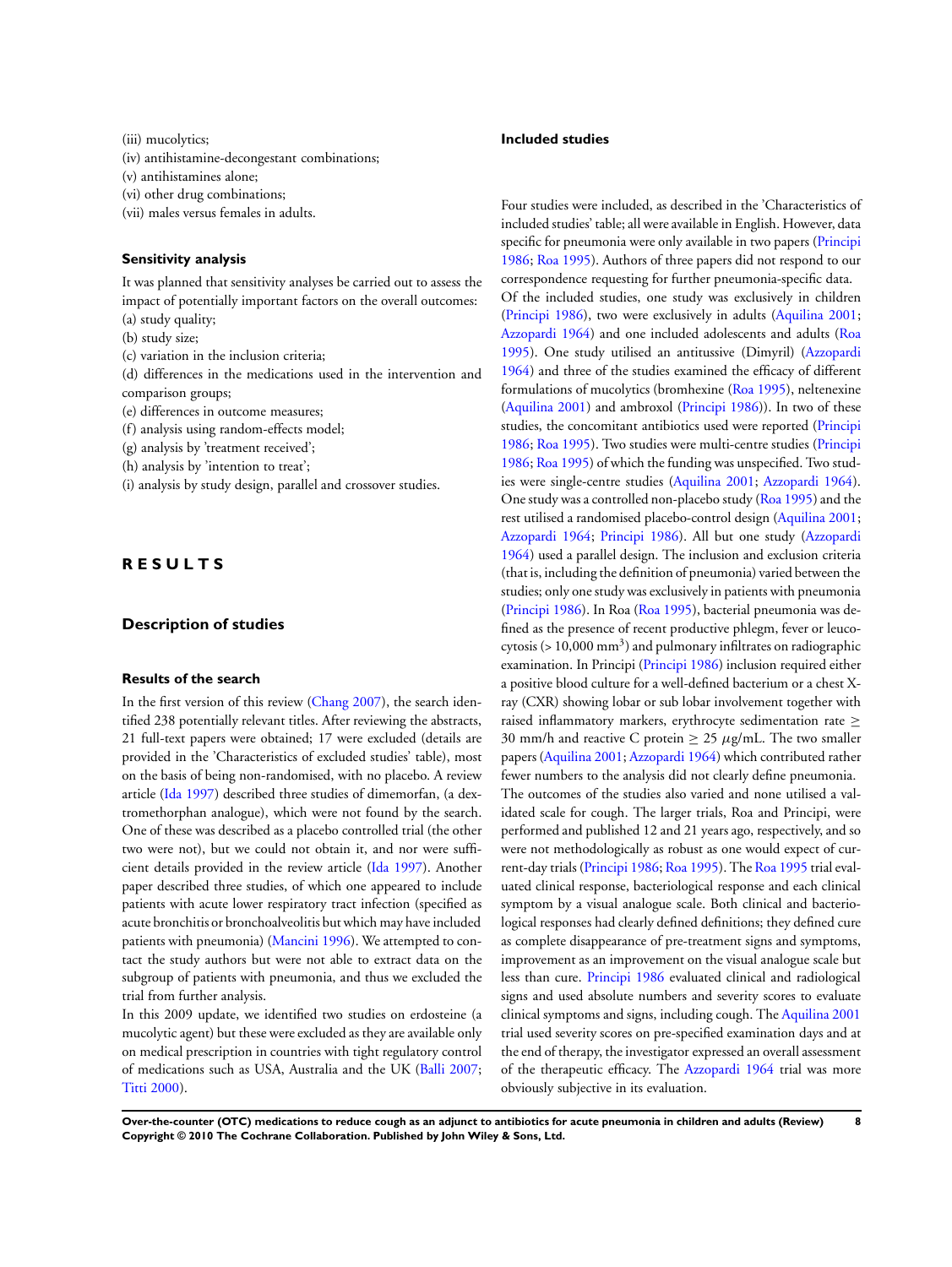### **Excluded studies**

As described above, 17 trials were excluded (details are provided in the 'Characteristics of excluded studies' table), most on the basis of being non-randomised, with no placebo.

# **Risk of bias in included studies**

On the quality assessment scale, two studies scored high quality on two assessments [\(Principi 1986;](#page-13-0) [Roa 1995\)](#page-13-0) and the remaining two had only one high-quality point ([Aquilina 2001](#page-13-0); [Azzopardi](#page-13-0) [1964](#page-13-0)). Agreement between the review authors for the scores was good: weighted Kappa score for the quality assessment scale was 0.63.

## **Allocation**

See 'Characteristics of included studies' table.

#### **Blinding**

See 'Characteristics of included studies' table.

# **Incomplete outcome data**

See 'Characteristics of included studies' table.

### **Effects of interventions**

#### See: **[Summary of findings for the main comparison](#page-5-0)**

In one study ([Azzopardi 1964](#page-13-0)) the number of participants with pneumonia was not specified. In the other three included studies [\(Aquilina 2001](#page-13-0); [Principi 1986](#page-13-0); [Roa 1995\)](#page-13-0) the total number of randomised participants was 555, of which 224 had pneumonia. The total number who completed the trials was 518, of which 219 had pneumonia. Given the lack of data, meta-analysis could not be performed on any outcome when children and adults were considered separately and, thus, sensitivity analysis was irrelevant. Single study results and the data and analysis section are described below.

#### **Paediatric**

#### **Mucolytics**

Principi reported that cough disappeared more rapidly in children treated with ambroxol than in the placebo group ([Principi 1986](#page-13-0)). However, in the data and analysis section for the primary outcome [\(Analysis 1.1](#page-23-0)) of 'not cured or not improved' (defined on CXR), there was no significant difference between groups, OR 0.40, 95% CI 0.10 to 1.62. There was also no difference between groups for the secondary outcome of 'no improvement' [\(Analysis 1.2](#page-23-0)), OR

0.40, 95% CI 0.10 to 1.62. However, for the secondary outcome of clinically 'not cured' there was a significant difference between groups (defined on CXR) as presented in the data and analysis section ([Analysis 1.3\)](#page-24-0), favouring the ambroxol group. The OR was 0.36, 95% CI 0.16 to 0.77 and the NNTB was 5, 95% CI 3 to 16.

For the outcome of cough scores Principi reported a significant difference between groups, favouring the ambroxol group from day three onwards ([Principi 1986](#page-13-0)). The data and analysis section for mean cough scores on days 3 and 10 are shown in [Analysis 2.1](#page-24-0) and [Analysis 2.2](#page-25-0). For day 3, the mean difference was -0.25, 95% CI -0.33 to -0.17. For day 10, the mean difference was -0.15, 95% CI -0.17 to -0.13.

The trial authors reported no significant adverse events in either group ([Principi 1986\)](#page-13-0).

### **Other OTCs**

There were no studies on any other type of OTC medication for cough associated with pneumonia in children.

#### **Adults**

#### **Antitussives**

The Azzopardi study on 34 adults (total number assumed based on study design, see the 'Characteristics of included studies' table) included adults with pneumonia (number unknown) in addition to other lower respiratory tract infection aetiologies ([Azzopardi](#page-13-0) [1964](#page-13-0)). Data on those with pneumonia alone were not available and are not described here.

#### **Mucolytics**

The Roa study reported that for the total group (that is, adults with pneumonia and bronchitis) the differences between cough frequency on days three, five and seven and baseline were significantly larger in the bromhexine group compared to the control group ([Roa 1995\)](#page-13-0). There was also a difference between groups (favouring bromhexine) for cough discomfort and ease of expectoration on days three and five, but not on day seven, as well as sputum volume on day three, but not on days five or seven. There was no difference between the groups for difficulty in breathing or chest pain on any day. At final evaluation significantly more participants were 'cured' (46%) in the bromhexine group compared to the control group (34%) [\(Roa 1995](#page-13-0)).

Data specifically described for pneumonia was available only for global 'clinical response' and this is presented in the data and analysis section (Analysis 3). For the primary outcome of clinically 'not cured or not improved' [\(Analysis 3.1\)](#page-25-0) there was no significant difference between groups, OR 1.21, 95% CI 0.48 to 3.04. There was also no significant difference between groups for the secondary outcome 'not improved', OR 1.21, 95% CI 0.48 to

**Over-the-counter (OTC) medications to reduce cough as an adjunct to antibiotics for acute pneumonia in children and adults (Review) 9 Copyright © 2010 The Cochrane Collaboration. Published by John Wiley & Sons, Ltd.**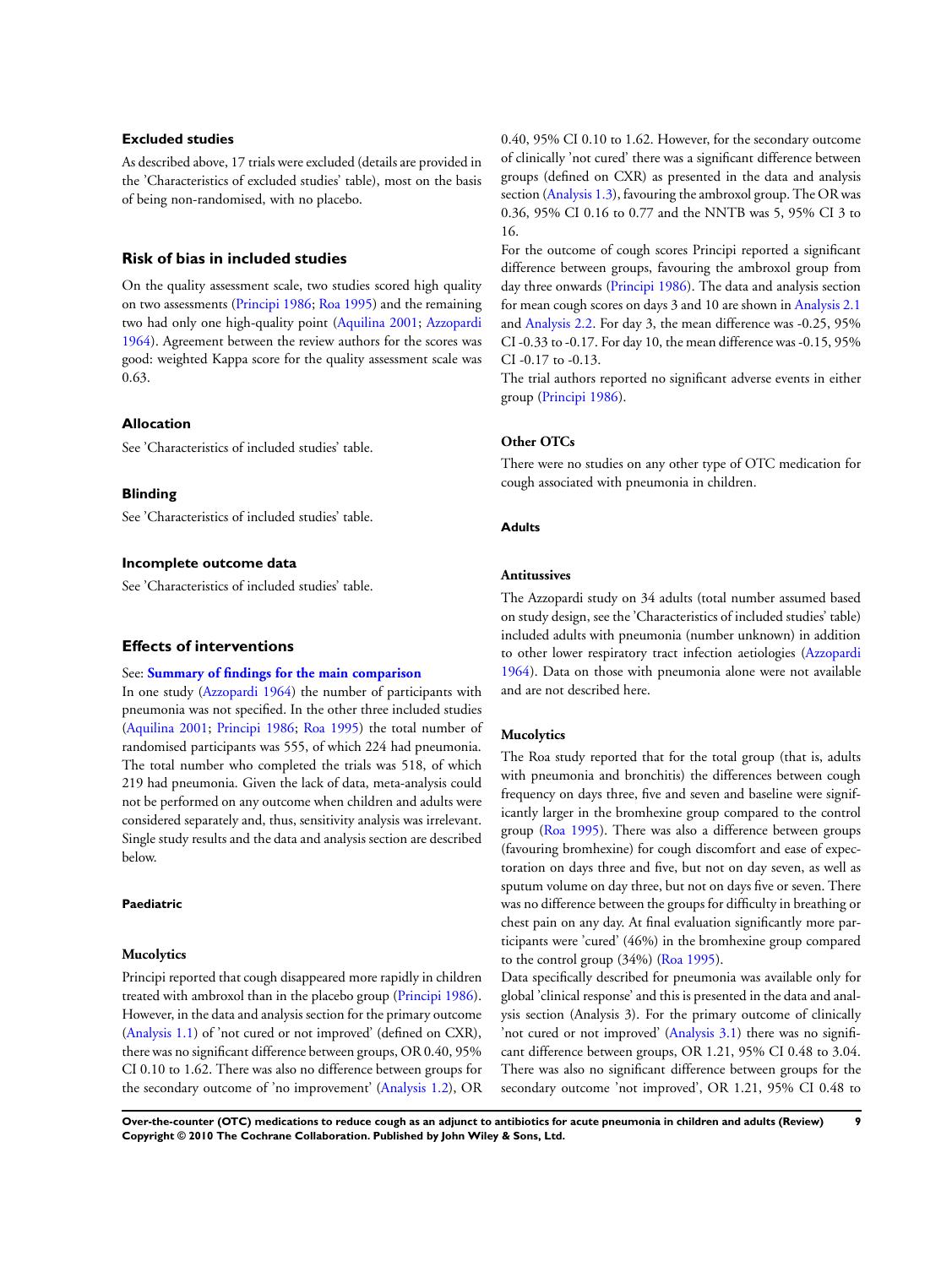3.04 [\(Analysis 3.2](#page-26-0)). However, like the results for children treated with a mucolytic, there was a significant difference between groups for the secondary outcome 'not cured', OR 0.32, 95% CI 0.13 to 0.75; NNTB 5, 95% CI 3 to 19, favouring those on bromhexine [\(Analysis 3.3\)](#page-26-0). The authors reported a total of 11 adverse events, six in the active treatment group and five in the control group [\(Roa 1995](#page-13-0)).

In the study using neltenexine (a mucolytic), we could not obtain data specific for those with pneumonia  $(n = 3)$  ([Aquilina 2001](#page-13-0)). The trial authors reported no significant adverse events in any of the groups ([Aquilina 2001](#page-13-0)).

#### **Other OTC cough medications**

There were no studies on any other type of OTC medication for cough.

#### **Combined data for children and adults**

#### **Mucolytics**

In post hoc analysis, data on children and adults were combined. There was no significant statistical heterogeneity in any of the outcomes [\(Analysis 4.1](#page-27-0) to [Analysis 4.3](#page-27-0)). In the combined data, metaanalysis showed no significant difference between groups for the primary outcome ([Analysis 4.1\)](#page-27-0) of 'not cured or not improved', OR 0.85, 95% CI 0.40 to 1.80. There was also no significant difference between groups for the secondary outcome 'not improved' [\(Analysis 4.2](#page-27-0)), OR 0.80, 95% CI 0.38 to 1.67. However, [Analysis](#page-27-0) [4.3](#page-27-0) showed a significant difference between groups for the outcome 'not cured', OR 0.34, 95% CI 0.19 to 0.60); NNTB 4, 95% CI 3 to 8, favouring those on a mucolytic.

#### **Sensitivity analyses**

The only appropriate sensitivity analysis that could be performed was that for Analysis 4, Combined children and adults. Statistical heterogeneity was absent but given the clinical heterogeneity a random-effects model was used to re-examine the results. This revealed that there was still no significant difference between groups for [Analysis 4.1](#page-27-0) ('not cured or not improved') but the OR was altered with a wider confidence interval, OR 0.79, 95% CI to 0.27 to 2.29. For [Analysis 4.2](#page-27-0) ('not improved'), the non-significant difference was also unaltered but OR changed to 0.72, 95% CI 0.21 to 2.24. For [Analysis 4.3](#page-27-0) ('not cured'), the significant difference between groups was also preserved and there was no difference in the OR or 95% CI: OR 0.34, 95% CI 0.19 to 0.60); NNTB 4, 95% CI 3 to 8, favouring those on a mucolytic.

# **D I S C U S S I O N**

Only a few studies have examined OTC medications for cough related to pneumonia.

### **Summary of main results**

Although four studies were included in this review, only data from two studies could be used ([Principi 1986;](#page-13-0) [Roa 1995](#page-13-0)). Both of these studies examined the efficacy of a mucolytic as an adjunct to the management of pneumonia and used cough as the principle outcome. In the primary outcome of 'not cured or not improved', there was no difference between groups when children and adults were considered separately, or when data were combined in a post hoc analysis. However, in one of the secondary outcomes ('not cured') the use of a mucolytic increased the cure rate similarly in both children and adults (NNTB = 5). Therefore, we cannot be confident of its efficacy. Nevertheless, based on [Analysis 2.1](#page-24-0), if a mucolytic is tried then the time to response, (that is, the 'expected timeframe to which a significant improvement is seen' ([Chang](#page-13-0) [2006](#page-13-0))), is three days. However, these data come from only a single study.

# **Overall completeness and applicability of evidence**

OTC medications for cough consist of a variety of drugs used as sole agents or in combination. These drugs include antitussives (such as codeine derivatives), antihistamines and non-pharmaceutical medications (for example, menthol) [\(Eccles 2002](#page-13-0)). However, it is also possible that non-pharmaceutical additives used (such as sugar, alcohol) may have a therapeutic effect, such that the placebo effect of medications for cough has been reported to be as high as 85% ([Eccles 2002\)](#page-13-0). Thus, it is not surprising that although the total sample size for the combined studies was not small (number = 224), there was no effect seen for the primary outcome. Given that there was a significant difference between groups, further evaluation on mucolytics using more robust outcomes (as outlined in the 'Implications for research') is certainly warranted.

Although adverse events were uncommon in the clinical trials identified in this study, there are case reports of severe adverse events, including severe morbidity and even death ([Kelly 2004\)](#page-13-0).

### **Quality of the evidence**

On the quality assessment scale, two studies scored high quality on two assessments [\(Principi 1986;](#page-13-0) [Roa 1995\)](#page-13-0) and the remaining two had only one high-quality point ([Aquilina 2001](#page-13-0); [Azzopardi](#page-13-0) [1964](#page-13-0)). Thus, the quality of the evidence is low as shown on the [Summary of findings for the main comparison.](#page-5-0)

**Over-the-counter (OTC) medications to reduce cough as an adjunct to antibiotics for acute pneumonia in children and adults (Review) 10 Copyright © 2010 The Cochrane Collaboration. Published by John Wiley & Sons, Ltd.**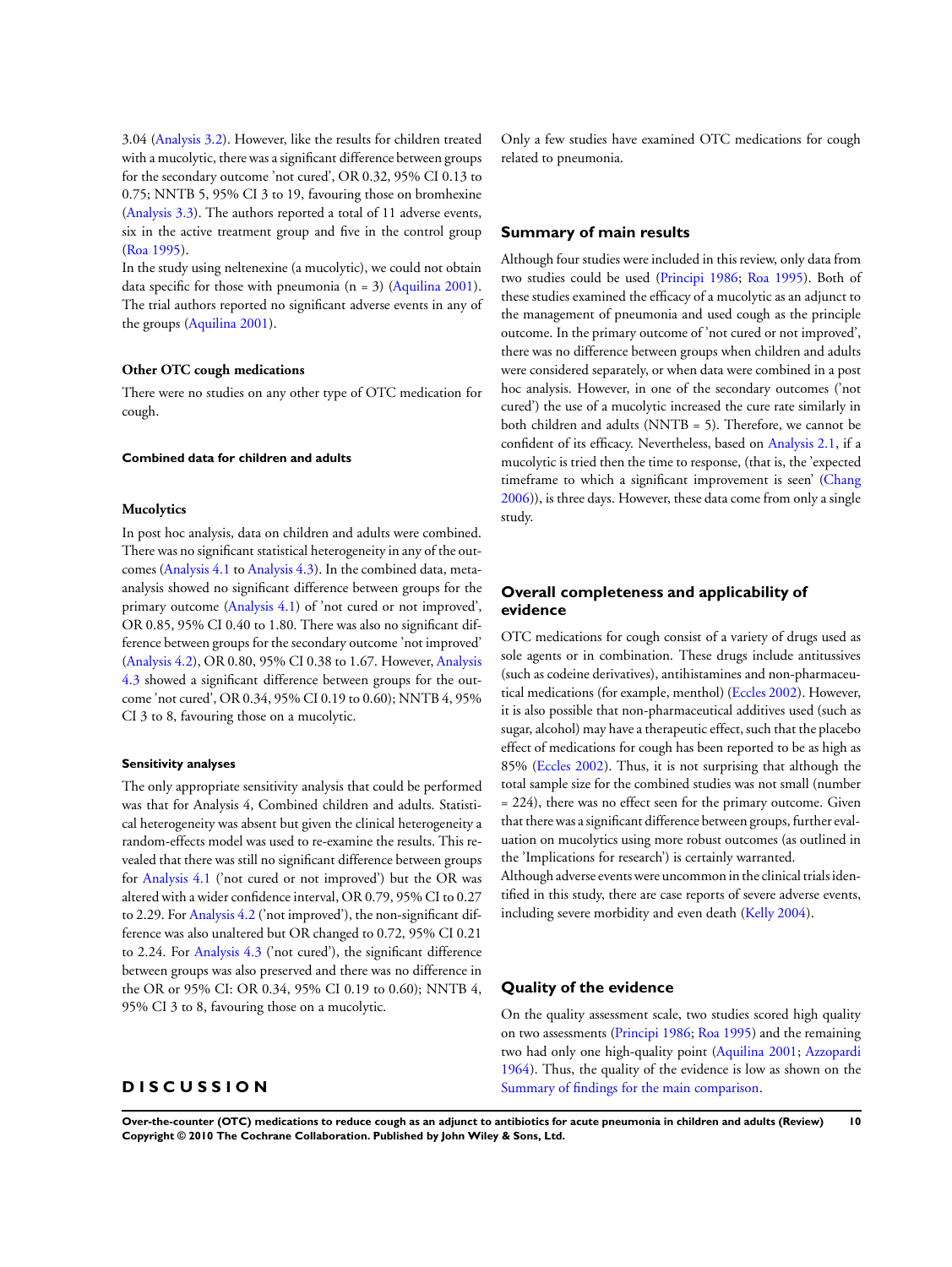# <span id="page-13-0"></span>**Potential biases in the review process**

This systematic review is limited to four studies (with only two with extractable data) and in these studies only a single type of OTC for cough was examined. Thus, there is a clear lack of studies in this area. Also, the inclusion criteria and outcomes varied among trials.

## **Implications for research**

RCTs of OTC medications to determine their effectiveness in treating cough associated with pneumonia are clearly needed. Current guidelines advocate that studies of antitussives should take place in patients with a clearly defined clinical entity, such as pneumonia. Trials should be parallel studies and double blinded given the known problems in studying cough, specifically the large placebo and time period effects. Clinical, radiological and bacteriological responses should be objectively evaluated. Based on the above data, a short trial of seven days would suffice. Outcome measures for the clinical studies on cough should be clearly defined using validated subjective data and supported by objective data, if possible.

# **A U T H O R S ' C O N C L U S I O N S**

### **Implications for practice**

With the lack of evidence, the routine use of OTC cough medications in treating children or adults with troublesome cough associated with pneumonia cannot be recommended. Of those tested, mucolytics are the only type of OTC medication that has been shown to be possibly efficacious. The 'time to response' (subjective cough severity) is three days when used in adjunct to an appropriate antibiotic. In current practice it is recommended that young children are not given OTC cough medications containing codeine derivatives and antihistamines because of the known adverse events of these medications.

# **A C K N O W L E D G E M E N T S**

We thank Liz Dooley, Managing Editor, and the Cochrane Acute Respiratory Infections (ARI) Group for their advice and support in preparing the protocol and review. We also thank Concetto Tartaglia, Thomas Kraemer, Helen Petsky and Margaret McElrea for translation of non-English articles. Finally, we wish to thank the following people for commenting on the draft review: Chanpen Choprapawon, John Widdicombe, Brandon Carr, Nelcy Rodriguez and Abigail Fraser.

### **R E F E R E N C E S**

### **References to studies included in this review**

#### **Aquilina 2001** *{published data only}*

Aquilina R, Bergero F, Noceti P, De Michelis C. Double blind study with neltenexine vs placebo in patients affected by acute and chronic lung diseases. *Minerva Pneumologica* 2001;**40**(2):77–82. [EMBASE 2001363447]

#### **Azzopardi 1964** *{published data only}*

Azzopardi JF, Vanscolina AB. Clinical trial of a new antitussive ('DIMYRIL'). *British Journal of Clinical Practice* 1964;**18**:213–4.

### **Principi 1986** *{published data only}*

Principi N, Zavattini G, Daniotti S. Possibility of interaction among antibiotics and mucolytics in children. *International Journal of Clinical Pharmacology Research* 1986;**6**:369–72.

# **Roa 1995** *{published data only}*

Roa CC Jr, Dantes RB. Clinical effectiveness of a combination of bromhexine and amoxicillin in lower respiratory tract infection. A randomized controlled trial. *Progress in Drug Research. Fortschritte der Arzneimittelforschung* 1995;**45**(3):267–72. MEDLINE: PUBMED 7741782

# **References to studies excluded from this review**

### **Aliprandi 2004** *{published data only}*

Aliprandi P, Castelli C, Bernorio S, Dell'Abate E, Carrara M. Levocloperastine in the treatment of chronic nonproductive cough: Comparative efficacy versus standard antitussive agents. *Drugs Under Experimental and Clinical Research* 2004;**30**:133–41.

#### **Balli 2007** *{published data only}*

Balli F, Bergamini B, Calistru P, Ciofu EP, Domenici R, Doros G, et al. Clinical effects of erdosteine in the treatment of acute respiratory tract diseases in children. *International Journal of Clinical Pharmacology and Therapeutics* 2007;**45**: 16–22.

#### **Barberi 1993** *{published data only}*

Barberi I, Macchia A, Spata N, Scaricabarozzi I, Nava ML. Double-blind evaluation of nimesulide vs lysine-aspirin in the treatment of paediatric acute respiratory tract infections. *Drugs* 1993;**46**(Suppl 1):219–21.

#### **Bartolucci 1981** *{published data only}*

Bartolucci L, Canini F, Fioroni E, Pinchi G, Carosi M. Clinical evaluation of the therapeutic effectiveness of a new drug with anti-inflammatory-balsamic action, guacetisal, in respiratory tract diseases. *Minerva Medica* 1981;**72**(7): 325–32.

**Over-the-counter (OTC) medications to reduce cough as an adjunct to antibiotics for acute pneumonia in children and adults (Review) 11 Copyright © 2010 The Cochrane Collaboration. Published by John Wiley & Sons, Ltd.**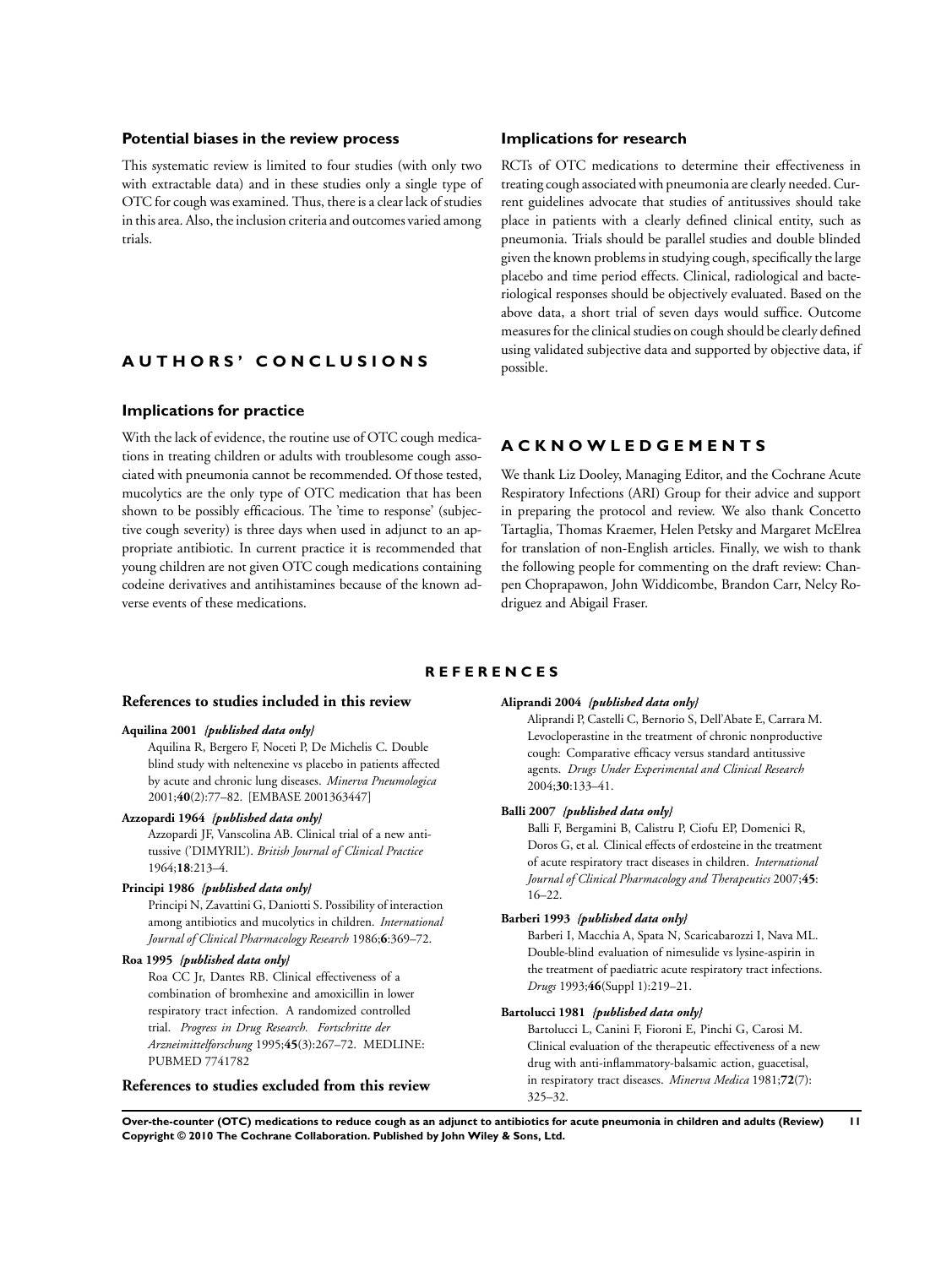### **Caporalini 2001** *{published data only}*

Caporalini R, Giosue GL. Neltenexine in lung diseases: An open, randomised, controlled study versus N-acetylcysteine comparison. *Minerva Pneumologica* 2001;**40**:57–62.

### **Dotti 1970** *{published data only}*

Dotti A. Clinical trial of the antitussive action of an association of codeine plus phenyltoloxamine. *Giornale Italiano Delle Malattie del Torace* 1970;**24**(3):147–57.

### **Finiguerra 1981** *{published data only}*

Finiguerra M, De Martini S, Negri L, Simonelli A. Clinical and functional effects of domiodol and sobrerol in hypersecretory bronchopneumonias. *Minerva Medica* 1981; **72**(21):1353–60.

#### **Forssell 1966** *{published data only}*

Forssell P, Salmi I. On objective registration of the effects of cough medication [Zur objektiven Registrierung des Effektes von Hustenmitteln]. *Archiv für Kinderheilkunde* 1966;**175**:33–41.

#### **Hargrave 1975** *{published data only}*

Hargrave SA, Palmer KN, Makin EJ. Effect of bromhexine on the incidence of postoperative bronchopneumonia after upper abdominal surgery. *British Journal of Diseases of the Chest* 1975;**69**:195–8.

### **Ida 1997** *{published data only}*

Ida H. The nonnarcotic antitussive drug dimemorfan: A review. *Clinical Therapeutics* 1997;**19**(2):215–31.

#### **Jayaram 2000** *{published data only}*

Jayaram S, Desai A. Efficacy and safety of ascoril expectorant and other cough formula in the treatment of cough management in paediatric and adult patients - A randomised double-blind comparative trial. *Journal of the Indian Medical Association* 2000;**98**(2):68–70.

### **Mancini 1996** *{published data only}*

Mancini C. Erdosteine, the second generation mucolytic: International up-dating of clinical studies (adults and paediatrics). *Archivio di Medicina Interna* 1996;**48**:53–7.

#### **Pelucco 1981** *{published data only}*

Pelucco D, Bernabo Di Negro G, Ravazzoni C. The use of B.I. 1070/P (guacetisal) in inflammatory bronchopneumopathies in the acute phase. *Minerva Medica* 1981;**72**(7):423–7.

#### **Titti 2000** *{published data only}*

Titti G, Lizzio A, Termini C, Negri P, Fazzio S, Mancini C. A controlled multicenter pediatric study in the treatment of acute respiratory tract diseases with the aid of a new specific compound, erdosteine (IPSE, Italian Pediatric Study Erdosteine). *International Journal of Clinical Pharmacology and Therapeutics* 2000;**38**:402–7.

# **Turrisi 1984** *{published data only}*

Turrisi E, Mea A, Bruno G, Vitagliano A. Controlled study of delayed-action fenspiride in a pneumologic milieu [Studio controllato del fenspiride ritardo in ambito pnrumologico]. *Clinica Terapeutica* 1984;**111**(4):339–46.

#### **Wang 2005** *{published data only}*

Wang XF, Liu F, Dong D. Evaluation of clinical efficacy of treatment of children with pneumonia by combined internal-external therapy of TCM. *Zhongguo Zhong Xi Yi Jie He Za Zhi Zhongguo Zhongxiyi Jiehe Zazhi (Chinese Journal of Integrated Traditional & Western Medicine)* 2005;**25**(6): 537–9.

### **Wieser 1973** *{published data only}*

Wieser O, Maieron B. Report on a multi-center study of a new prenoxdiazine antitussive agent. *Zeitschrift fur Allgemeinmedizin* 1973;**49**(16):805–9.

## **Zhang 2005** *{published data only}*

Zhang CJ, Wang SP, Chen HH, Chen Q, Guo HY, Zhang JR. Clinical study of wind-warm and pulmonary heat syndrome treated with integrated traditional Chinese and Western medicine. *Zhong Xi Yi Jie He Xue Bao (Journal of Chinese Integrative Medicine)* 2005;**3**:108–10.

# **Zurcher 1966** *{published data only}*

Zurcher HP. Clinical trial of Sinecod-Hommel in a double blind study [Klinische Testung im Doppelblindversuch mit Sinecod–Hommel]. *Schweizerische Rundschau für Medizin Praxis* 1966;**55**:1402–8.

# **Additional references**

#### **Birring 2006**

Birring SS, Matos S, Patel RB, Prudon B, Evans DH, Pavord ID. Cough frequency, cough sensitivity and health status in patients with chronic cough. *Respiratory Medicine* 2006; **100**(6):1105–9.

### **Britt 2002**

Britt H, Miller GC, Knox S, Charles J, Valenti L, Henderson J, et al. Bettering the Evaluation and Care of Health - A Study of General Practice Activity. Australian Institute of Health and Welfare 2002, issue AIHW Cat. No. GEP–10.

# **Cates 2003 [Computer program]**

Cates C. Visual Rx. Online NNT Calculator (http:// www.nntonline.net/). Cates C, 2003.

#### **Chang 2003**

Chang AB, Phelan PD, Robertson CF, Roberts RDG, Sawyer SM. Relationship between measurements of cough severity. *Archives of Disease in Childhood* 2003;**88**:57–60.

### **Chang 2005**

Chang AB. Cough: are children really different to adults?. *Cough* 2005;**1**:7.

# **Chang 2006**

Chang AB, Landau LI, van Asperen PP, Glasgow NJ, Robertson CF, Marchant JM, et al. The Thoracic Society of Australia and New Zealand. Position statement. Cough in children: definitions and clinical evaluation. *Medical Journal of Australia* 2006;**184**:398–403.

### **Cherry 2003**

Cherry DK, Burt CW, Woodwell DA. National Ambulatory Medical Care Survey: 2001 summary. *Advance Data* 2003; **337**:1–44.

**Over-the-counter (OTC) medications to reduce cough as an adjunct to antibiotics for acute pneumonia in children and adults (Review) 12 Copyright © 2010 The Cochrane Collaboration. Published by John Wiley & Sons, Ltd.**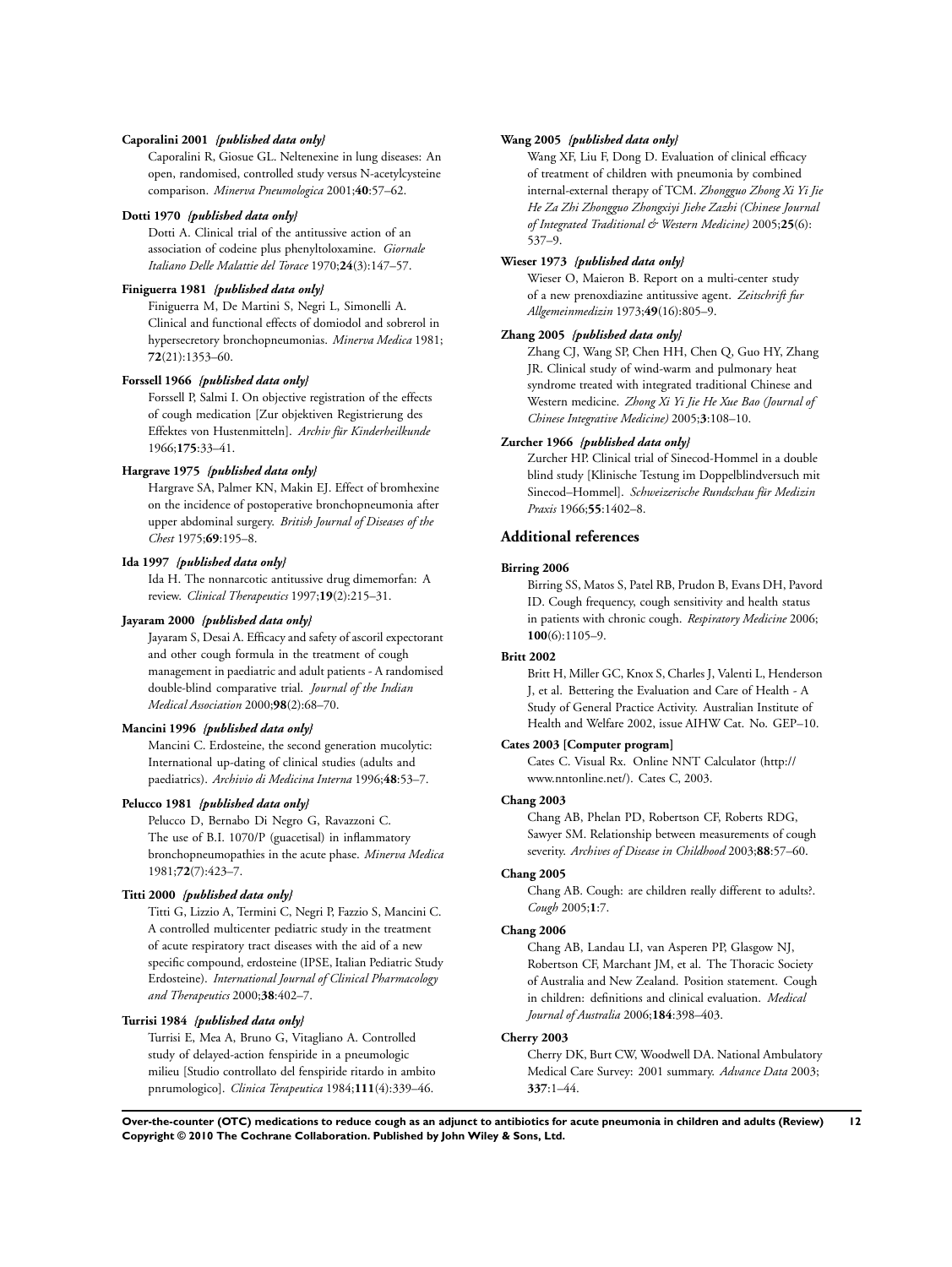# **Cornford 1993**

Cornford CS, Morgan M, Ridsdale L. Why do mothers consult when their children cough?. *Family Practice* 1993; **10**(2):193–6.

#### **De Sutter 2003**

De Sutter AIM, Lemiengre M, Campbell H, Mackinnon HF. Antihistamines for the common cold. *Cochrane Database of Systematic Reviews* 2003, Issue 3. DOI: 10.1002/14651858.CD001267

### **Eccles 2002**

Eccles R. The powerful placebo in cough studies?. *Pulmonary Pharmacology & Therapeutics* 2002;**15**(3):303–8.

#### **Elbourne 2002**

Elbourne DR, Altman DG, Higgins JPT, Curtin F, Worthington HV, Vail A. Meta-analyses involving crossover trials: methodological issues. *International Journal of Epidemiology* 2002;**31**(1):140–9.

# **French 2002**

French CT, Irwin RS, Fletcher KE, Adams TM. Evaluation of a cough-specific quality-of-life questionnaire. *Chest* 2002;**121**(4):1123–31.

### **Gunn 2001**

Gunn VL, Taha SH, Liebelt EL, Serwint JR. Toxicity of over-the-counter cough and cold medications. *Pediatrics* 2001;**108**(3):E52.

#### **Higgins 2003**

Higgins JPT, Thompson SG, Deeks JJ, Altman DG. Measuring inconsistency in meta-analyses. *BMJ* 2003;**327**: 557–60.

# **Higgins 2005**

Higgins JPT, Green S, editors. Cochrane Handbook for Systematic Reviews of Interventions 4.2.4 [updated March 2005]. *The Cochrane Library, Issue 2*. Chichester, UK: John Wiley & Sons, Ltd, 2005.

#### **Kelly 2004**

Kelly LF. Pediatric cough and cold preparations. *Pediatrics in Review* 2004;**25**(4):115–23.

#### **Schroeder 2004**

Schroeder K, Fahey T. Over-the-counter medications for acute cough in children and adults in ambulatory settings. *Cochrane Database of Systematic Reviews* 2004, Issue 4. DOI: 10.1002/14651858.CD001831.pub3

# **References to other published versions of this review**

### **Chang 2007**

Chang CC, Cheng AC, Chang AB. Over-the-counter (OTC) medications to reduce cough as an adjunct to antibiotics for acute pneumonia in children and adults. *Cochrane Database of Systematic Reviews* 2007, Issue 4. DOI: 10.1002/14651858.CD006088.pub2

∗ *Indicates the major publication for the study*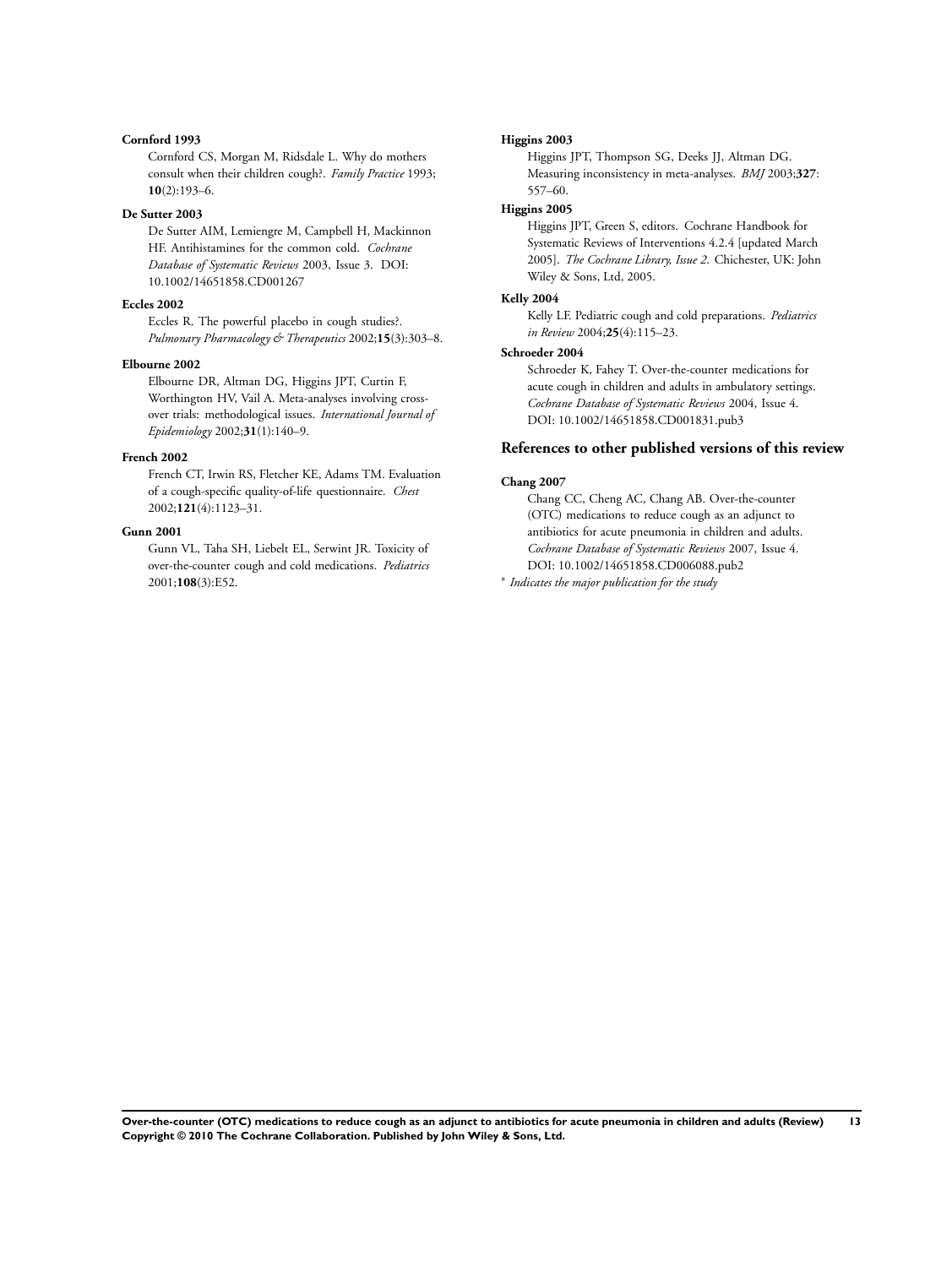# **CHARACTERISTICS OF STUDIES**

# **Characteristics of included studies** *[ordered by study ID]*

# **[Aquilina 2001](#page-13-0)**

| Methods                              | Single-centre double blind parallel placebo controlled RCT. Method of recruitment was not specified.<br>Concomitant antitussives, mucolytics and beta-2 agonist disallowed. Clinical evaluation performed on<br>baseline, days 3, 7 and final. Subjects assessed for signs and symptoms relevant to diagnosis of acute or<br>chronic lung disease including sputum volume and characteristics, dyspnoea, cough, pulmonary auscul-<br>tation, difficulty in expectorating<br>Compliance not mentioned. Inclusion and exclusion criteria described in next column<br>Description of withdrawals or dropouts not mentioned.<br>Assessment of quality<br>1. Allocation concealment: Grade B<br>2. Blinding: Grade A<br>3. Reporting of participants by allocation group: Grade B<br>4. Follow up: Grade C |  |  |  |  |
|--------------------------------------|-------------------------------------------------------------------------------------------------------------------------------------------------------------------------------------------------------------------------------------------------------------------------------------------------------------------------------------------------------------------------------------------------------------------------------------------------------------------------------------------------------------------------------------------------------------------------------------------------------------------------------------------------------------------------------------------------------------------------------------------------------------------------------------------------------|--|--|--|--|
| Participants                         | 14 subjects allocated to neltenexine, 14 to placebo. Three within group had pneumonia but data specific<br>to pneumonia was unavailable. Mean age of total group was 57.5 years (SD 3.04).<br>Inclusion criteria: Adults (aged > 18 years) with acute and chronic lung disease.<br>Exclusion criteria: Pulmonary tuberculosis, lung cancer, allergy to neltenexine, severe bronchospasm (re-<br>quiring beta-2 agonist, corticosteroids or aminophylline), or pregnant or lactating women                                                                                                                                                                                                                                                                                                             |  |  |  |  |
| Interventions                        | Neltenexine (a mucolytic), 37.4 mg tds or placebo (one tablet tds) for 10 to 12 days                                                                                                                                                                                                                                                                                                                                                                                                                                                                                                                                                                                                                                                                                                                  |  |  |  |  |
| Outcomes                             | Overall physicians' assessment of efficacy scored; excellent, good, moderate, not satisfactory. Exact quan-<br>tification unspecified.<br>Sputum volume, sputum characteristics (1 = serous to 5 = very purulent), and 5-point scores for dyspnoea,<br>cough, pulmonary auscultation, difficulty in expectorating, from 0 (absent) to 4 very severe                                                                                                                                                                                                                                                                                                                                                                                                                                                   |  |  |  |  |
| Notes                                | Wrote to authors with no response.<br>Data for pneumonia alone not available.                                                                                                                                                                                                                                                                                                                                                                                                                                                                                                                                                                                                                                                                                                                         |  |  |  |  |
| <b>Risk of bias</b>                  |                                                                                                                                                                                                                                                                                                                                                                                                                                                                                                                                                                                                                                                                                                                                                                                                       |  |  |  |  |
| <b>Bias</b>                          | Authors' judgement<br>Support for judgement                                                                                                                                                                                                                                                                                                                                                                                                                                                                                                                                                                                                                                                                                                                                                           |  |  |  |  |
| Allocation concealment? Unclear risk | B - Unclear                                                                                                                                                                                                                                                                                                                                                                                                                                                                                                                                                                                                                                                                                                                                                                                           |  |  |  |  |

**Over-the-counter (OTC) medications to reduce cough as an adjunct to antibiotics for acute pneumonia in children and adults (Review) 14 Copyright © 2010 The Cochrane Collaboration. Published by John Wiley & Sons, Ltd.**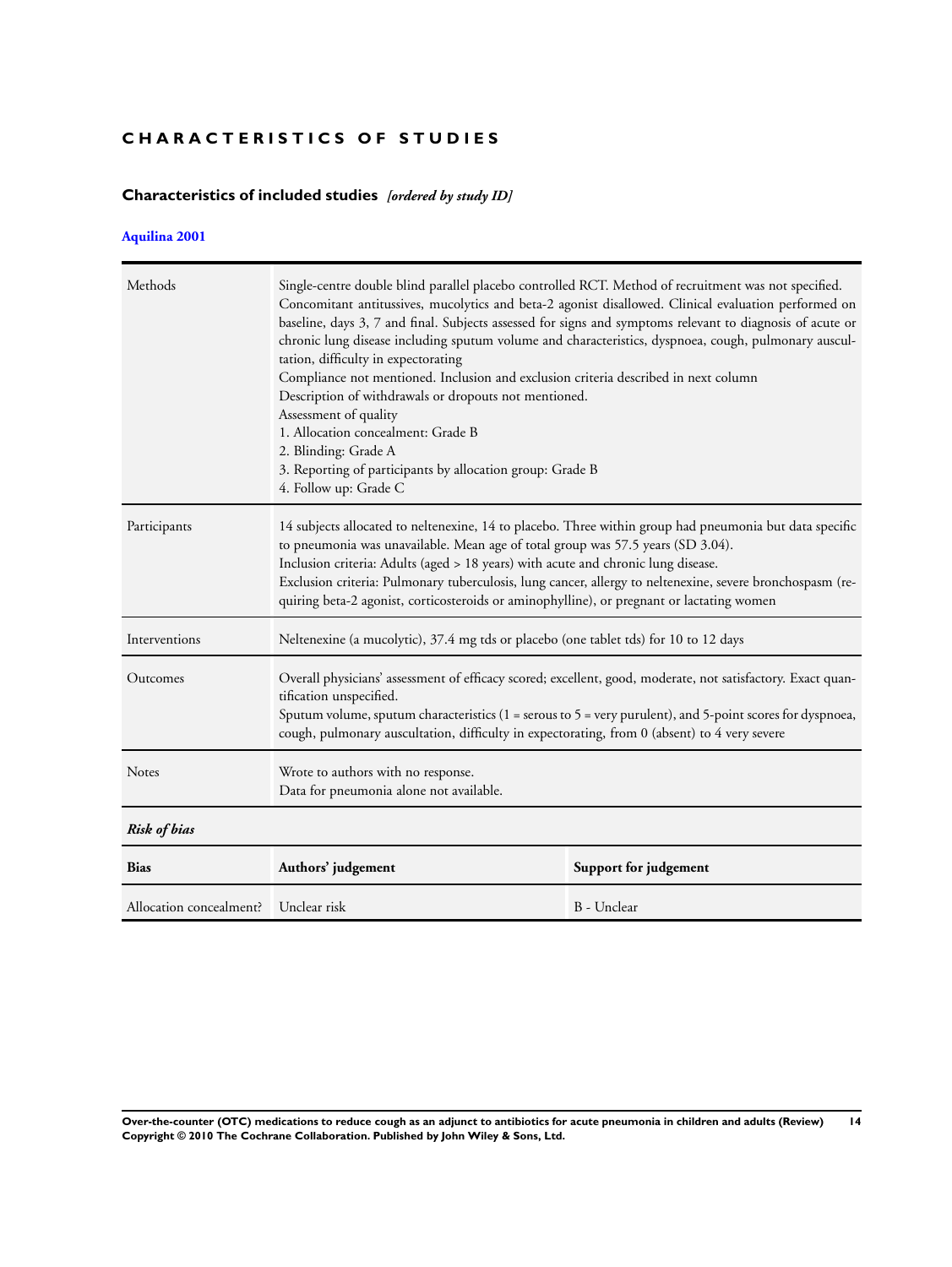# **[Azzopardi 1964](#page-13-0)**

| Methods                 | Single-centre double blind placebo controlled RCT. Subjects recruited from inpatients in the geriatric unit<br>of Barnet General Hospital, England. The method of randomisation and allocation was not described.<br>When the medication (active or placebo) was considered ineffective, the pharmacist was asked to change<br>to alternate treatment. Data card and observation record prepared for each subject, other medications<br>recorded and authors indicated that these factors were taken into account when assessing response to trial<br>drugs (but did not specify how). Inclusion and exclusion criteria not described. Description of withdrawals<br>or dropouts not mentioned<br>Assessment of quality<br>1. Allocation concealment: Grade B<br>2. Blinding: Grade A<br>3. Reporting of participants by allocation group: Grade B<br>4. Follow up: Grade C |  |  |  |  |
|-------------------------|-----------------------------------------------------------------------------------------------------------------------------------------------------------------------------------------------------------------------------------------------------------------------------------------------------------------------------------------------------------------------------------------------------------------------------------------------------------------------------------------------------------------------------------------------------------------------------------------------------------------------------------------------------------------------------------------------------------------------------------------------------------------------------------------------------------------------------------------------------------------------------|--|--|--|--|
| Participants            | Total randomised unknown. Total described in group unclear as some subjects could have been counted<br>twice given potential crossover methodology. If assumed crossover was undertaken for all, total randomised<br>would be 34. Age of subjects not given. Subjects had variety of aetiological factors for cough (pneumonia,<br>acute and chronic bronchitis, bronchiectasis, carcinoma, cardiac failure, cor pulmonale, nervous cough,<br>coryza, influenza)<br>Inclusion and exclusion criteria not described.                                                                                                                                                                                                                                                                                                                                                         |  |  |  |  |
| Interventions           | Dimyril (active ingredient = isoaminile citrate, a codeine derivative) or placebo in identical bottles. Dose<br>used varied. Initially 3 to 4 times/day followed by 'as necessary' dosing of up to 5 times a day (1 to 2 g)                                                                                                                                                                                                                                                                                                                                                                                                                                                                                                                                                                                                                                                 |  |  |  |  |
| Outcomes                | Outcomes not clearly specified.<br>Paper stated:<br>"The evidence of the patient, the several observers (day and night nurses, physician, and medico-social<br>worker), the number of doses per 24 hours, and (when recorded) the actual cough frequencies were<br>considered in deciding whether or not the nuisance and frequency of cough had been reduced"                                                                                                                                                                                                                                                                                                                                                                                                                                                                                                              |  |  |  |  |
| Notes                   |                                                                                                                                                                                                                                                                                                                                                                                                                                                                                                                                                                                                                                                                                                                                                                                                                                                                             |  |  |  |  |
| <b>Risk of bias</b>     |                                                                                                                                                                                                                                                                                                                                                                                                                                                                                                                                                                                                                                                                                                                                                                                                                                                                             |  |  |  |  |
| <b>Bias</b>             | Authors' judgement<br>Support for judgement                                                                                                                                                                                                                                                                                                                                                                                                                                                                                                                                                                                                                                                                                                                                                                                                                                 |  |  |  |  |
| Allocation concealment? | Unclear risk<br>B - Unclear                                                                                                                                                                                                                                                                                                                                                                                                                                                                                                                                                                                                                                                                                                                                                                                                                                                 |  |  |  |  |

**Over-the-counter (OTC) medications to reduce cough as an adjunct to antibiotics for acute pneumonia in children and adults (Review) 15 Copyright © 2010 The Cochrane Collaboration. Published by John Wiley & Sons, Ltd.**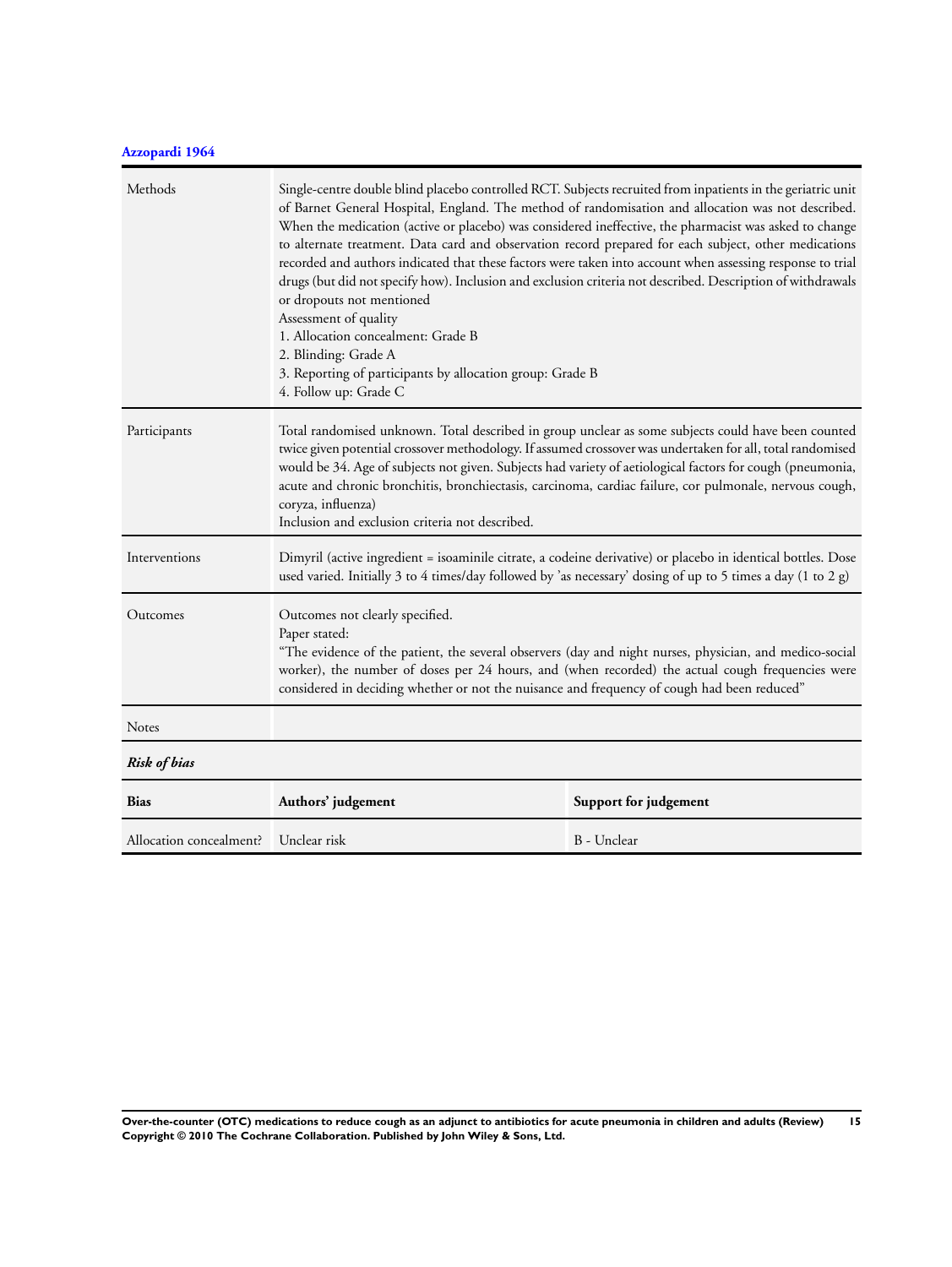# **[Principi 1986](#page-13-0)**

| Methods                 | Multi-centre double blind parallel placebo controlled RCT. Children recruited from 3 hospitals in Italy<br>Potential subjects admitted into hospital for symptoms of pneumonia screened for inclusion criteria (next<br>column). Double blinded study and all subjects were treated as inpatients and re-evaluated daily for heart<br>rate, respiratory rate, maximal rectal body temperature. Cough, dyspnoea and chest pathological scores<br>also recorded daily. CXR on admission and end of treatment. Compliance not mentioned but presumed<br>excellent given inpatient study<br>All children given antibiotics (see column on intervention). Other co-treatment (e.g. anti-pyretic agents)<br>not mentioned. Inclusion and exclusion criteria described in next column<br>Description of withdrawals or dropouts not mentioned. As children were inpatients, assumed most fol-<br>lowed up. CXR follow-up rate 115/120 = 95.8%<br>Assessment of quality<br>1. Allocation concealment: Grade B<br>2. Blinding: Grade A<br>3. Reporting of participants by allocation group: Grade B<br>4. Follow up: Grade A |  |  |  |  |
|-------------------------|---------------------------------------------------------------------------------------------------------------------------------------------------------------------------------------------------------------------------------------------------------------------------------------------------------------------------------------------------------------------------------------------------------------------------------------------------------------------------------------------------------------------------------------------------------------------------------------------------------------------------------------------------------------------------------------------------------------------------------------------------------------------------------------------------------------------------------------------------------------------------------------------------------------------------------------------------------------------------------------------------------------------------------------------------------------------------------------------------------------------|--|--|--|--|
| Participants            | Total of 120 children randomised - 60 in each arm. Outcome measure available for 115 children (57<br>active arm, 58 controls), 95.8%<br>Antibiotic with ambroxol group: mean age not given, 11 aged < 1 year, 9 aged 1 to 2 years, 19 aged 2 to<br>5 years, 21 aged 5 to 12 years. Gender - M: 28; F: 32. Mean body weight 17.1 kg (SD 1.08).<br>Antibiotic with placebo: Mean age not given, 12 children aged < 1 year, 11 aged 1 to 2 years, 20 aged 2<br>to 5 years, 17 aged 5 to 12 years. Gender - M: 38; F:22. Mean body weight 16.2 kg (SD 1.06)<br>Inclusion criteria: Children admitted into hospital for pneumonia. Have had blood culture performed<br>before commencement of antibiotics and positive for well defined bacterium or a CXR showing lobar and<br>sub lobar involvement, with ESR $\geq$ 30 mm/h and C-reactive protein $\geq$ 25 $\mu$ g/mL<br>Exclusion criteria: Taken antibiotics, mucolytics or mucoregulatory drugs in the preceding week                                                                                                                                            |  |  |  |  |
| Interventions           | Trial medications consisted of ambroxol (1.5 to 2 mg/kg/day in two divided doses) or placebo for 10 days.<br>All children also given antibiotics, chosen on basis of microbiological data or in accordance with literature<br>on most probable aetiology for each age, for 7 to 10 days. Children aged < 5 years given oral amoxil<br>or intramuscular ampicillin (50 mg/kg in 3 to 4 divided doses). Older children had oral erythromycin<br>ethylsuccinate (50 mg/kg/day in 4 doses)                                                                                                                                                                                                                                                                                                                                                                                                                                                                                                                                                                                                                              |  |  |  |  |
| Outcomes                | Cough, dyspnoea and chest pathological signs scored, ranging from 0 (absent) to 3 (very severe). CXR<br>findings at the end of treatment was compared to pre-treatment CXR and expressed as normalised,<br>improved or unchanged                                                                                                                                                                                                                                                                                                                                                                                                                                                                                                                                                                                                                                                                                                                                                                                                                                                                                    |  |  |  |  |
| Notes                   |                                                                                                                                                                                                                                                                                                                                                                                                                                                                                                                                                                                                                                                                                                                                                                                                                                                                                                                                                                                                                                                                                                                     |  |  |  |  |
| <b>Risk of bias</b>     |                                                                                                                                                                                                                                                                                                                                                                                                                                                                                                                                                                                                                                                                                                                                                                                                                                                                                                                                                                                                                                                                                                                     |  |  |  |  |
| <b>Bias</b>             | Authors' judgement<br>Support for judgement                                                                                                                                                                                                                                                                                                                                                                                                                                                                                                                                                                                                                                                                                                                                                                                                                                                                                                                                                                                                                                                                         |  |  |  |  |
| Allocation concealment? | Unclear risk<br>B - Unclear                                                                                                                                                                                                                                                                                                                                                                                                                                                                                                                                                                                                                                                                                                                                                                                                                                                                                                                                                                                                                                                                                         |  |  |  |  |

**Over-the-counter (OTC) medications to reduce cough as an adjunct to antibiotics for acute pneumonia in children and adults (Review) 16 Copyright © 2010 The Cochrane Collaboration. Published by John Wiley & Sons, Ltd.**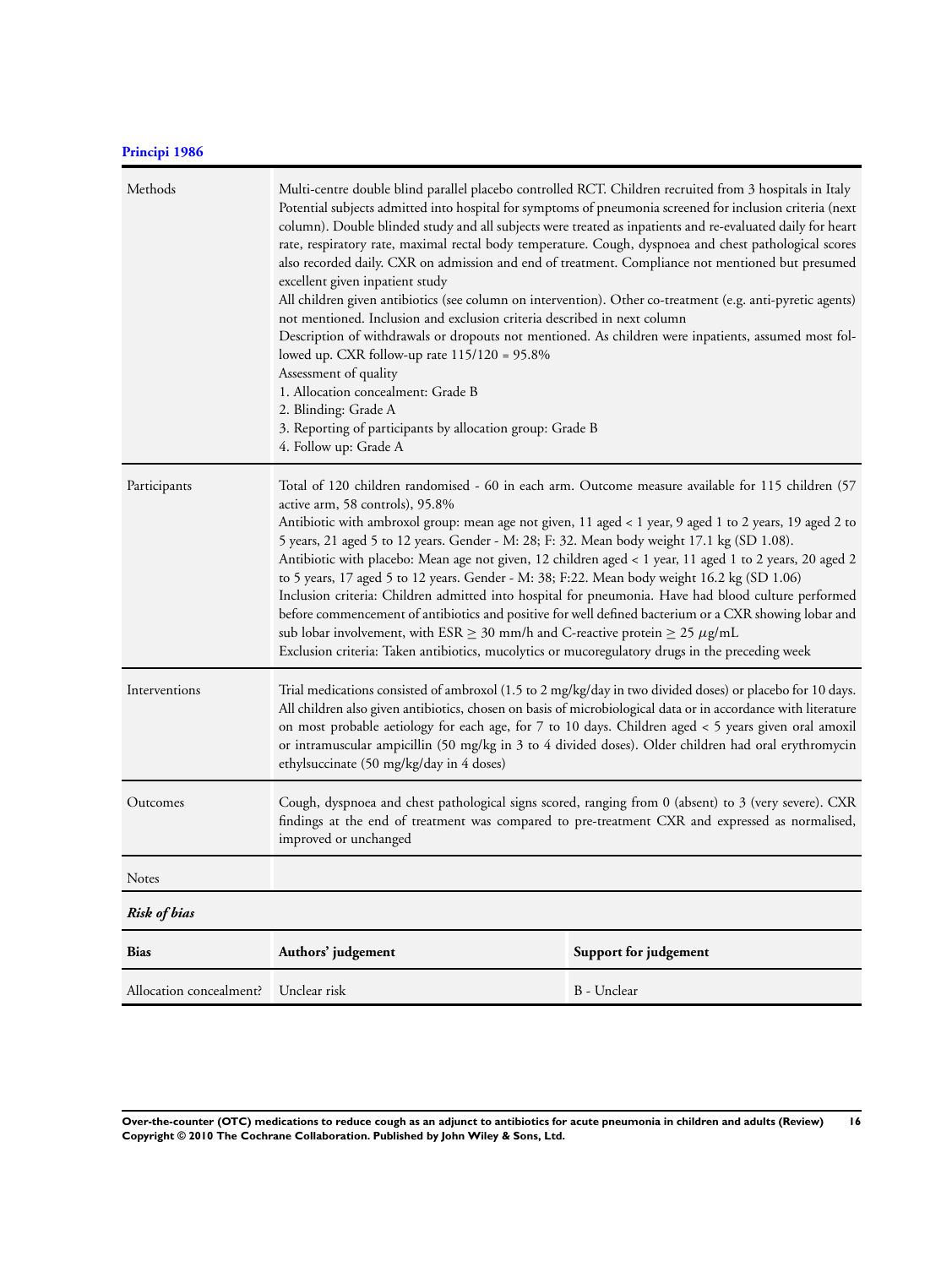# **[Roa 1995](#page-13-0)**

| Methods       | Multi-centre double blind parallel RCT comparing amoxicillin plus bromhexine versus amoxycillin alone.<br>Subjects recruited from 22 centres involving internalists or pulmonologists in the Philippines<br>Potential subjects evaluated for inclusion criteria by history, examination, CXR, laboratory tests (blood<br>counts, sputum). The method of randomisation and allocation was not described. Double blinded study<br>and all subjects were treated as outpatients and re-evaluated on days 3, 5, 7 and 10. Compliance monitored<br>by pill counting<br>Subjects allowed to receive medications for fever and constitutional symptoms but not any other cough<br>expectorants or antimicrobials. Inclusion and exclusion criteria described in next column<br>Description of withdrawals or dropouts mentioned for entire group. Maximum follow-up rate 375/407<br>= 92% but less for other aspects<br>Assessment of quality<br>1. Allocation concealment: Grade B<br>2. Blinding: Grade A<br>3. Reporting of participants by allocation group: Grade A<br>4. Follow up: Grade B                                                                                                                                                                                                                                                                                                                                                                                                                               |
|---------------|--------------------------------------------------------------------------------------------------------------------------------------------------------------------------------------------------------------------------------------------------------------------------------------------------------------------------------------------------------------------------------------------------------------------------------------------------------------------------------------------------------------------------------------------------------------------------------------------------------------------------------------------------------------------------------------------------------------------------------------------------------------------------------------------------------------------------------------------------------------------------------------------------------------------------------------------------------------------------------------------------------------------------------------------------------------------------------------------------------------------------------------------------------------------------------------------------------------------------------------------------------------------------------------------------------------------------------------------------------------------------------------------------------------------------------------------------------------------------------------------------------------------------|
| Participants  | Total of 407 subjects randomised - 201 in active Rx and 206 in control group. 392 completed study (192<br>active, 200 controls). Compliance of 80% in active group and 85% in control group<br>Amoxil with bromhexine group: Mean age 32 (SD 13) years, gender - 117 M: 75 F; 51 with pneumonia,<br>141 with bronchitis.<br>Amoxil alone: Mean age 32 (SD 12), gender - 130 M: 70 F; 50 with pneumonia, 150 with bronchitis<br>Inclusion criteria: Adolescents and adults aged 15 to 60 years with uncomplicated community acquired<br>lower respiratory tract infection (pneumonia or bronchitis), clinically assessed to be bacterial in aetiology.<br>Pneumonia defined as presence of cough < 2 weeks, purulent phlegm, fever and/or leucocytosis (> 10,<br>000 mm <sup>3</sup> ), and pulmonary infiltrates on CXR. Acute bronchitis defined as presence of cough < 2 weeks,<br>purulent phlegm, fever and/or leucocytosis (> 10,000 mm <sup>3</sup> ). Sputum culture had to be sensitive to amoxil<br>or if organism resistant, subject included if clinical response at Day 3 occurred on amoxil<br>Exclusion criteria: Frank respiratory failure, coexistent chronic disease (diabetes, renal failure, liver or renal<br>impairment, terminal illness such as cancer, active tuberculosis, healed tuberculosis with bronchiectasis,<br>chronic bronchitis or emphysema, heavy smokers (undefined)), pregnant or lactating, hypersensitivity to<br>study drugs, or recent (< 2 weeks) treatment with antibiotics |
| Interventions | Active Rx = amoxil 240 mg and bromhexine 8 mg, both 4 times/day for 7 days<br>Control group: amoxil alone, 250 mg 4 times/day for 7 days.                                                                                                                                                                                                                                                                                                                                                                                                                                                                                                                                                                                                                                                                                                                                                                                                                                                                                                                                                                                                                                                                                                                                                                                                                                                                                                                                                                                |
| Outcomes      | Days 3, 5, 7 and 10. Subjects evaluated for clinical response, bacteriological response, subjective symptom<br>scores, adverse events, compliance, complete blood count<br>Clinical response:<br>Cured = complete disappearance of pre-treatment symptoms and signs<br>Improvement = pre-treatment symptoms and signs improved but not cured<br>Failure = pre-treatment symptoms and signs did not improve or worsened<br>Indeterminate = clinical response could not be determined.<br>Clinical symptoms:<br>10 mm visual analog scale of symptoms of cough frequency, cough discomfort, difficulty breathing not<br>related to cough, chest pain not related to cough, ease of expectoration<br>Bacteriologic response:<br>Eradication = absence of pre-treatment pathogen or no more culturable material could be expectorated<br>Persistence = presence of pre-treatment pathogen<br>Super-infection = appearance of resistant pathogen after starting treatment                                                                                                                                                                                                                                                                                                                                                                                                                                                                                                                                                     |

**Over-the-counter (OTC) medications to reduce cough as an adjunct to antibiotics for acute pneumonia in children and adults (Review) 17 Copyright © 2010 The Cochrane Collaboration. Published by John Wiley & Sons, Ltd.**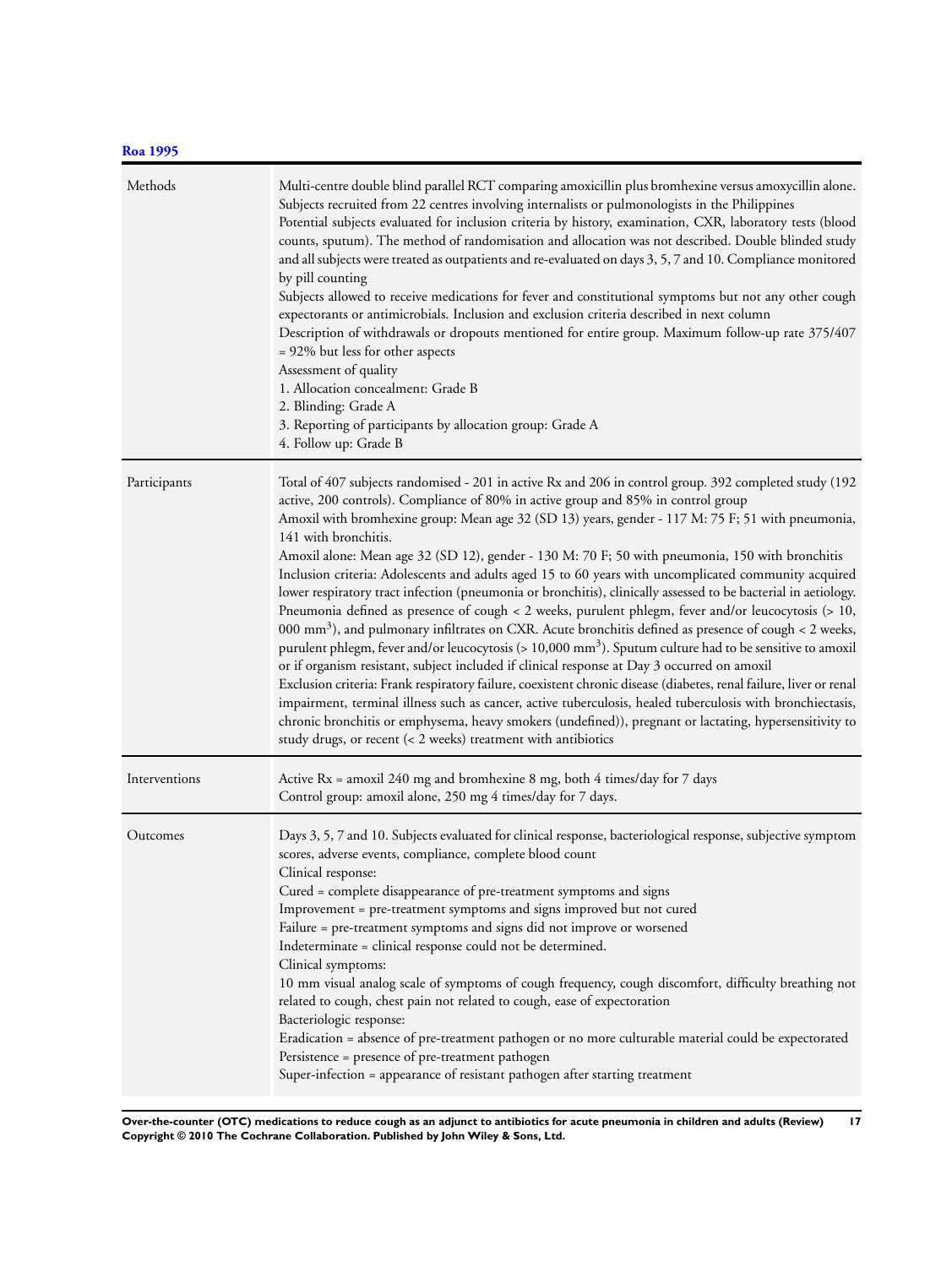# **[Roa 1995](#page-13-0)** (*Continued)*

|                                      | Indeterminate = bacteriologic response could not be reliably assessed                                              |  |  |  |  |  |
|--------------------------------------|--------------------------------------------------------------------------------------------------------------------|--|--|--|--|--|
| <b>Notes</b>                         | Wrote to authors with no response.<br>Data for pneumonia alone available only for global clinical response outcome |  |  |  |  |  |
| <b>Risk of bias</b>                  |                                                                                                                    |  |  |  |  |  |
| <b>Bias</b>                          | Authors' judgement<br>Support for judgement                                                                        |  |  |  |  |  |
| Allocation concealment? Unclear risk | B - Unclear                                                                                                        |  |  |  |  |  |

tds: three times a day CXR: chest X-ray Rx: treatment

# **Characteristics of excluded studies** *[ordered by study ID]*

| Study             | Reason for exclusion                                                                                                                                                                                                                                                                           |
|-------------------|------------------------------------------------------------------------------------------------------------------------------------------------------------------------------------------------------------------------------------------------------------------------------------------------|
| Aliprandi 2004    | Non-placebo trial. Study involves comparing levodropropizine, codeine and cloperastine to levocloperastine                                                                                                                                                                                     |
| <b>Balli 2007</b> | Erdosteine is not legally available as an over-the-counter medication in countries such as Australia, UK and USA.<br>Study compared amoxil plus erdosteine to amoxil-placebo in children with acute lower respiratory tract infections                                                         |
| Barberi 1993      | Non-placebo study comparing nimesulide to lysine-aspirin in children                                                                                                                                                                                                                           |
| Bartolucci 1981   | Non-controlled study in 40 adults using anti-phlogistic-balsamic compound (in Italian)                                                                                                                                                                                                         |
| Caporalini 2001   | Non-placebo study comparing neltenexine against N-acetylcysteine                                                                                                                                                                                                                               |
| <b>Dotti 1970</b> | Randomised controlled study but subjects did not have pneumonia (in Italian)                                                                                                                                                                                                                   |
| Finiguerra 1981   | A double blind study in adults with acute and chronic bronchitis (not pneumonia)                                                                                                                                                                                                               |
| Forssell 1966     | Non-placebo study comparing drops to syrup formulation of an antitussive in infants and young children (in<br>German)                                                                                                                                                                          |
| Hargrave 1975     | Study examined role of bromhexine in prevention of post-operative pneumonia                                                                                                                                                                                                                    |
| Ida 1997          | A review article describing three studies on dimemorfan, a dextromethorphan analogue. Of the three cited studies,<br>one was a placebo-controlled trial. Insufficient details were included in the text and further data were not available<br>from the author, who was unable to be contacted |
| Jayaram 2000      | Non-placebo study comparing two cough formulations                                                                                                                                                                                                                                             |

**Over-the-counter (OTC) medications to reduce cough as an adjunct to antibiotics for acute pneumonia in children and adults (Review) 18 Copyright © 2010 The Cochrane Collaboration. Published by John Wiley & Sons, Ltd.**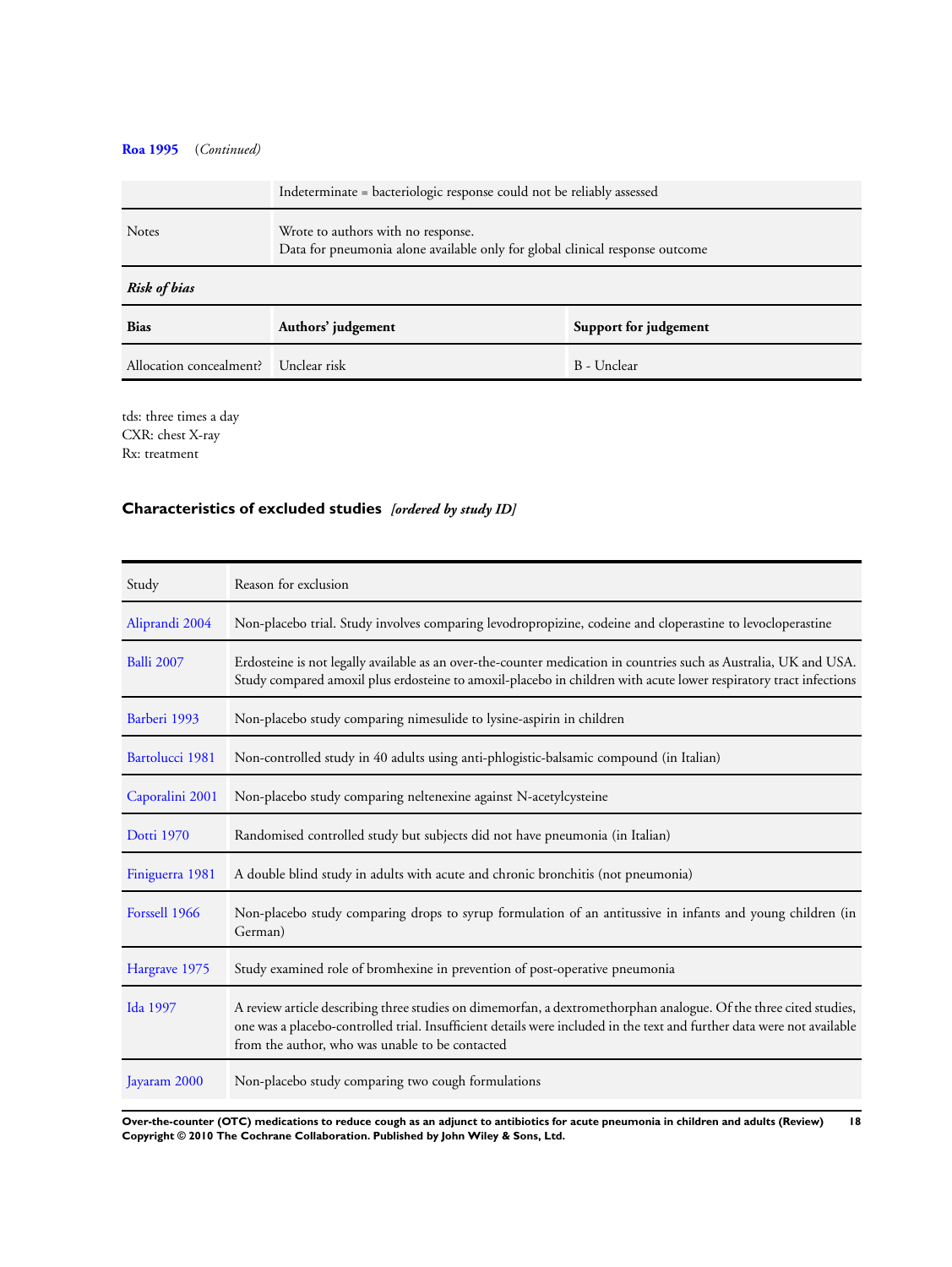(*Continued)*

| Mancini 1996     | The paper summarises 3 studies which were not referenced. The first of the 3 studies described a RCT in children<br>with "acute lower respiratory affections (e.g. acute bronchitis, bronchoalveolitis)". Unknown if children with<br>pneumonia included and results stated reduction in cough scores with no specific data given. We wrote to authors<br>and no response was received<br>The other two studies described were in adults with "superinfected chronic bronchitis" and "hypersecretory<br>chronic obstructive bronchopneumopathies" |
|------------------|---------------------------------------------------------------------------------------------------------------------------------------------------------------------------------------------------------------------------------------------------------------------------------------------------------------------------------------------------------------------------------------------------------------------------------------------------------------------------------------------------------------------------------------------------|
| Pelucco 1981     | Non-randomised, non-placebo study in 26 adults (in Italian)                                                                                                                                                                                                                                                                                                                                                                                                                                                                                       |
| Titti 2000       | Erdosteine is not legally available as an over-the-counter medication in countries such as Australia, UK and<br>USA. Multi-centre RCT compared ampicillin plus erdosteine to ampicillin-placebo in children with acute lower<br>respiratory tract infections                                                                                                                                                                                                                                                                                      |
| Turrisi 1984     | Non-randomised, non-placebo study using fenspiride in 20 adults (in Italian)                                                                                                                                                                                                                                                                                                                                                                                                                                                                      |
| <b>Wang 2005</b> | Study used Fuxiong plaster (i.e. not an OTC). Randomised controlled study in children with pneumonia                                                                                                                                                                                                                                                                                                                                                                                                                                              |
| Wieser 1973      | Placebo but non-randomised study comparing placebo to prenodiazine in 84 adults (in German)                                                                                                                                                                                                                                                                                                                                                                                                                                                       |
| Zhang 2005       | Study used Toubiao Qingfei (an externally applied therapy, i.e. not an OTC). Randomised controlled study in<br>children with fever from pneumonia                                                                                                                                                                                                                                                                                                                                                                                                 |
| Zurcher 1966     | Non-placebo, double blind study comparing Sinecod-Hommel to a codeine based antitussive in 95 adults (in<br>German)                                                                                                                                                                                                                                                                                                                                                                                                                               |

OTC: Over-the-counter

**Over-the-counter (OTC) medications to reduce cough as an adjunct to antibiotics for acute pneumonia in children and adults (Review) 19 Copyright © 2010 The Cochrane Collaboration. Published by John Wiley & Sons, Ltd.**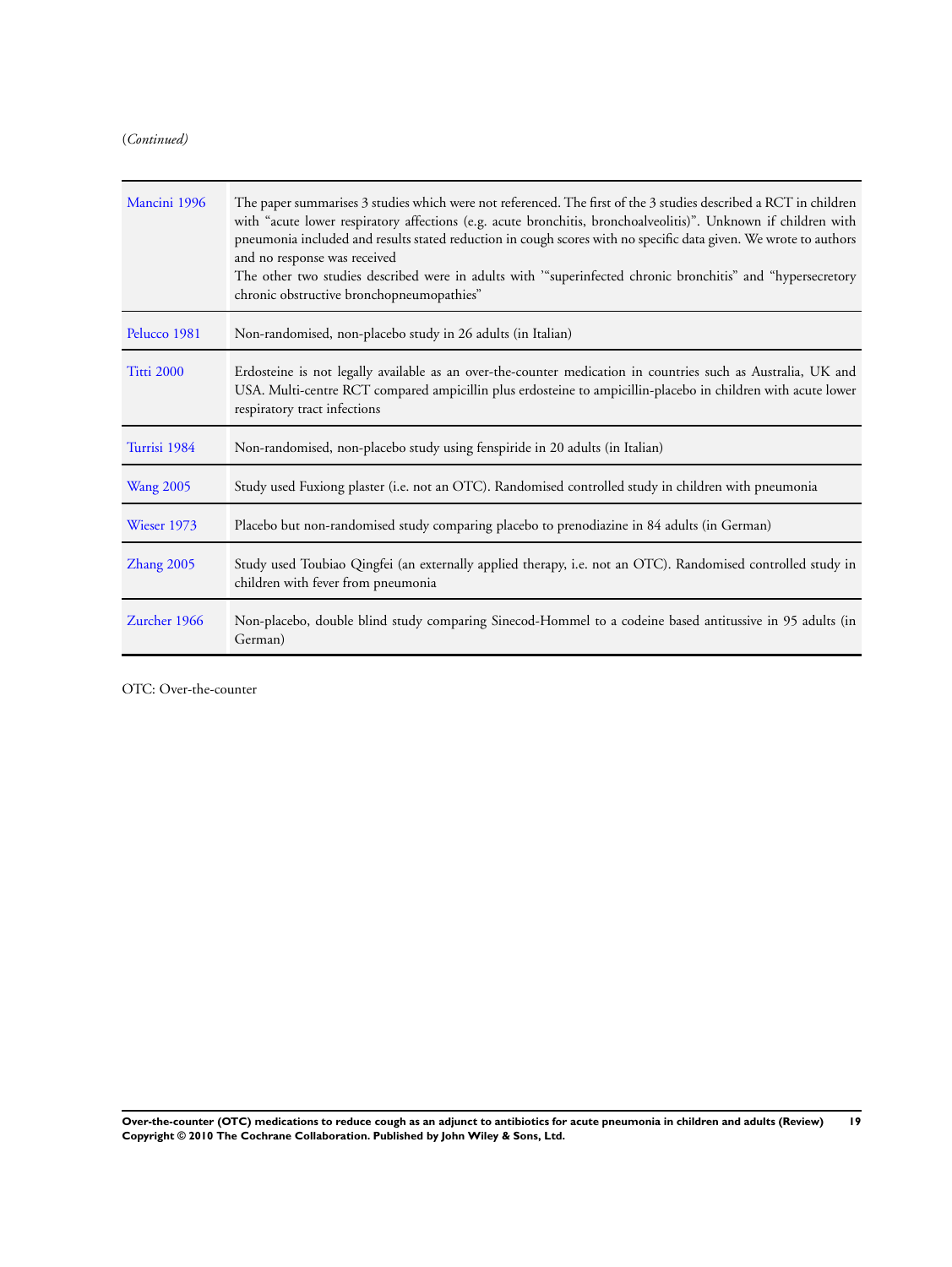# **D A T A A N D A N A L Y S E S**

# **Comparison 1. Children - global assessment**

| Outcome or subgroup title   | No. of<br>studies | No. of<br>participants | <b>Statistical method</b>       | <b>Effect</b> size  |
|-----------------------------|-------------------|------------------------|---------------------------------|---------------------|
| 1 Not cured or not improved |                   | 120                    | Odds Ratio (M-H, Fixed, 95% CI) | $0.40$ [0.10, 1.62] |
| 2 Not improved              |                   | 120                    | Odds Ratio (M-H, Fixed, 95% CI) | $0.40$ [0.10, 1.62] |
| 3 Not cured                 |                   | 120                    | Odds Ratio (M-H, Fixed, 95% CI) | $0.36$ [0.16, 0.77] |

# **Comparison 2. Children - cough score**

| Outcome or subgroup title   | No. of<br>studies | No. of<br>participants | <b>Statistical method</b>           | <b>Effect</b> size       |
|-----------------------------|-------------------|------------------------|-------------------------------------|--------------------------|
| 1 Mean cough score at day 3 |                   | 120                    | Mean Difference (IV, Fixed, 95% CI) | $-0.25$ $[-0.33, -0.17]$ |
| 2 Mean score at day 10      |                   | 120                    | Mean Difference (IV, Fixed, 95% CI) | $-0.15$ $[-0.17, -0.13]$ |

# **Comparison 3. Adults - global assessment**

| Outcome or subgroup title   | No. of<br>studies | No. of<br>participants | <b>Statistical method</b>       | <b>Effect</b> size  |
|-----------------------------|-------------------|------------------------|---------------------------------|---------------------|
| 1 Not cured or not improved |                   | 101                    | Odds Ratio (M-H, Fixed, 95% CI) | $1.21$ [0.48, 3.04] |
| 2 Not improved              |                   | 101                    | Odds Ratio (M-H, Fixed, 95% CI) | $1.21$ [0.48, 3.04] |
| 3 Not cured                 |                   | 101                    | Odds Ratio (M-H, Fixed, 95% CI) | $0.32$ [0.13, 0.75] |

# **Comparison 4. Combined children and adults**

| Outcome or subgroup title   | No. of<br>studies | No. of<br>participants | <b>Statistical method</b>       | <b>Effect</b> size  |
|-----------------------------|-------------------|------------------------|---------------------------------|---------------------|
| 1 Not cured or not improved |                   | 221                    | Odds Ratio (M-H, Fixed, 95% CI) | $0.85$ [0.40, 1.80] |
| 2 Not improved              |                   | 221                    | Odds Ratio (M-H, Fixed, 95% CI) | $0.80$ [0.38, 1.67] |
| 3 Not cured                 |                   | 221                    | Odds Ratio (M-H, Fixed, 95% CI) | $0.34$ [0.19, 0.60] |

**Over-the-counter (OTC) medications to reduce cough as an adjunct to antibiotics for acute pneumonia in children and adults (Review) 20 Copyright © 2010 The Cochrane Collaboration. Published by John Wiley & Sons, Ltd.**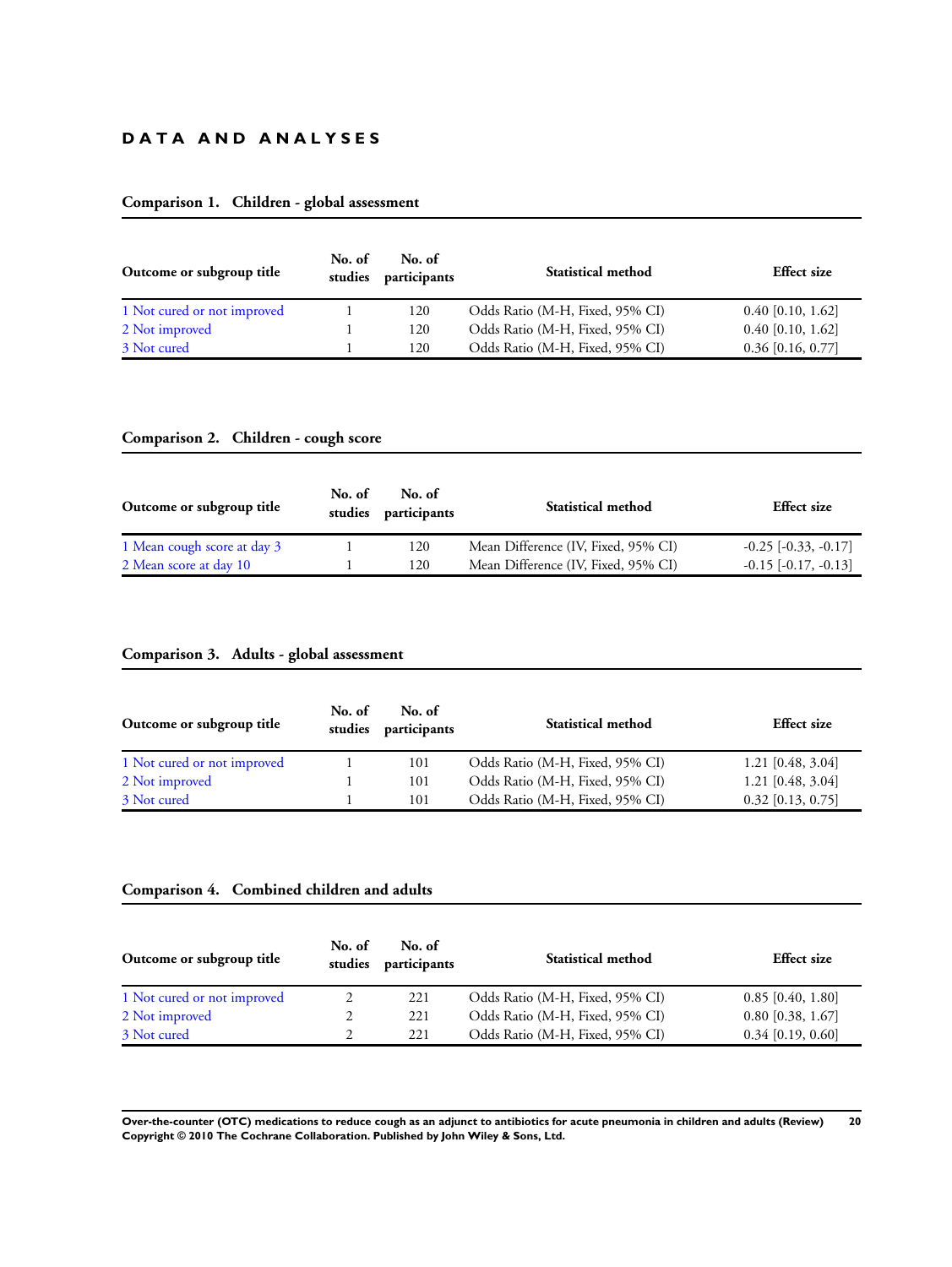# **Analysis 1.1. Comparison 1 Children - global assessment, Outcome 1 Not cured or not improved.**

<span id="page-23-0"></span>Review: Over-the-counter (OTC) medications to reduce cough as an adjunct to antibiotics for acute pneumonia in children and adults

Comparison: 1 Children - global assessment

Outcome: 1 Not cured or not improved



# **Analysis 1.2. Comparison 1 Children - global assessment, Outcome 2 Not improved.**

Review: Over-the-counter (OTC) medications to reduce cough as an adjunct to antibiotics for acute pneumonia in children and adults

Comparison: 1 Children - global assessment

Outcome: 2 Not improved

| Study or subgroup                              | Mucolytic (ambroxol)                                | Placebo |                   | Odds Ratio          | Weight  | Odds Ratio            |
|------------------------------------------------|-----------------------------------------------------|---------|-------------------|---------------------|---------|-----------------------|
|                                                | n/N                                                 | n/N     |                   | M-H.Fixed.95% CI    |         | M-H, Fixed, 95% CI    |
| Principi 1986                                  | 3/60                                                | 7/60    |                   |                     | 100.0 % | $0.40$ $[0.10, 1.62]$ |
| <b>Total (95% CI)</b>                          | 60                                                  | 60      |                   |                     | 100.0%  | $0.40$ [ 0.10, 1.62 ] |
|                                                | Total events: 3 (Mucolytic (ambroxol)), 7 (Placebo) |         |                   |                     |         |                       |
| Heterogeneity: not applicable                  |                                                     |         |                   |                     |         |                       |
| Test for overall effect: $Z = 1.29$ (P = 0.20) |                                                     |         |                   |                     |         |                       |
|                                                |                                                     |         |                   |                     |         |                       |
|                                                |                                                     |         | 0.5<br>0.2<br>0.1 | $5 \quad 10$<br>- 2 |         |                       |
|                                                |                                                     |         | Favours mucolytic | Favours placebo     |         |                       |

**Over-the-counter (OTC) medications to reduce cough as an adjunct to antibiotics for acute pneumonia in children and adults (Review) 21 Copyright © 2010 The Cochrane Collaboration. Published by John Wiley & Sons, Ltd.**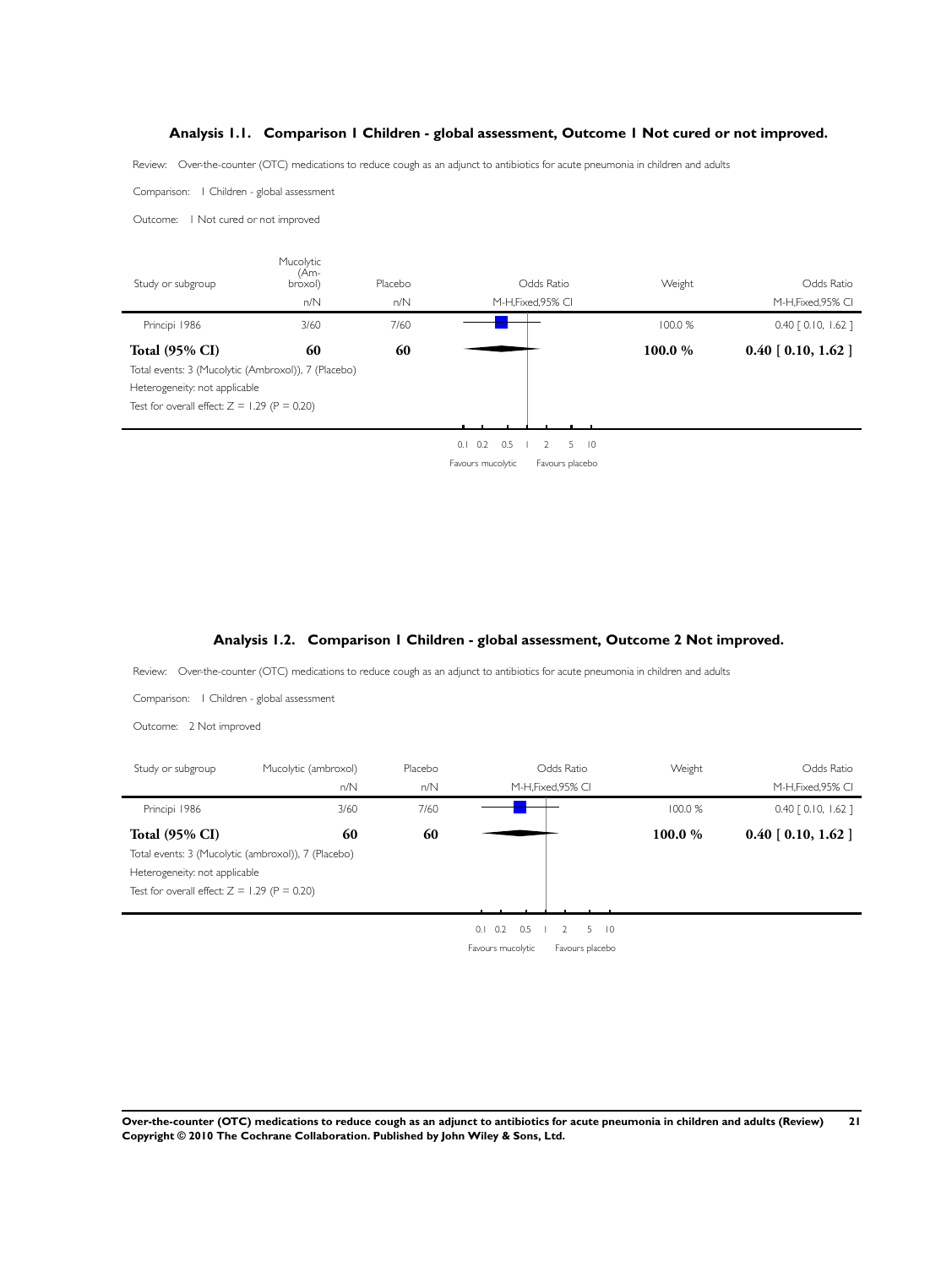# **Analysis 1.3. Comparison 1 Children - global assessment, Outcome 3 Not cured.**

<span id="page-24-0"></span>Review: Over-the-counter (OTC) medications to reduce cough as an adjunct to antibiotics for acute pneumonia in children and adults

Comparison: 1 Children - global assessment

Outcome: 3 Not cured

| Study or subgroup                                | Mucolytic (ambroxol)                                  | Placebo | Odds Ratio                                                                       | Weight | Odds Ratio            |
|--------------------------------------------------|-------------------------------------------------------|---------|----------------------------------------------------------------------------------|--------|-----------------------|
|                                                  | n/N                                                   | n/N     | M-H, Fixed, 95% CI                                                               |        | M-H, Fixed, 95% CI    |
| Principi 1986                                    | 15/60                                                 | 29/60   |                                                                                  | 100.0% | $0.36$ $[0.16, 0.77]$ |
| <b>Total (95% CI)</b>                            | 60                                                    | 60      |                                                                                  | 100.0% | $0.36$ [ 0.16, 0.77 ] |
|                                                  | Total events: 15 (Mucolytic (ambroxol)), 29 (Placebo) |         |                                                                                  |        |                       |
| Heterogeneity: not applicable                    |                                                       |         |                                                                                  |        |                       |
| Test for overall effect: $Z = 2.62$ (P = 0.0089) |                                                       |         |                                                                                  |        |                       |
|                                                  |                                                       |         |                                                                                  |        |                       |
|                                                  |                                                       |         | 0.5<br>$0.1 \quad 0.2$<br>$\begin{array}{ccc} & & 2 \end{array}$<br>$5 \quad 10$ |        |                       |
|                                                  |                                                       |         | Favours mucolytic<br>Favours placebo                                             |        |                       |

# **Analysis 2.1. Comparison 2 Children - cough score, Outcome 1 Mean cough score at day 3.**

Review: Over-the-counter (OTC) medications to reduce cough as an adjunct to antibiotics for acute pneumonia in children and adults

Comparison: 2 Children - cough score

Outcome: 1 Mean cough score at day 3

| Study or subgroup                                      | Mucolytic (ambroxol)<br>$\mathbb N$                                                                      | Mean(SD) | Placebo<br>N | Mean(SD)   |                                        | Mean<br>Difference<br>IV.Fixed.95% CI | Weight    | Mean<br>Difference<br>IV, Fixed, 95% CI |
|--------------------------------------------------------|----------------------------------------------------------------------------------------------------------|----------|--------------|------------|----------------------------------------|---------------------------------------|-----------|-----------------------------------------|
| Principi 1986                                          | 60                                                                                                       | 1.2(0.2) | 60           | 1.45(0.25) |                                        |                                       | 100.0%    | $-0.25$ [ $-0.33$ , $-0.17$ ]           |
| <b>Total (95% CI)</b><br>Heterogeneity: not applicable | 60<br>Test for overall effect: $Z = 6.05$ (P < 0.00001)<br>Test for subgroup differences: Not applicable |          | 60           |            |                                        |                                       | 100.0 $%$ | $-0.25$ [ $-0.33$ , $-0.17$ ]           |
|                                                        |                                                                                                          |          |              |            | $-0.25$<br>$-0.5$<br>Favours mucolytic | 0.25<br>$\Omega$<br>Favours placebo   | 0.5       |                                         |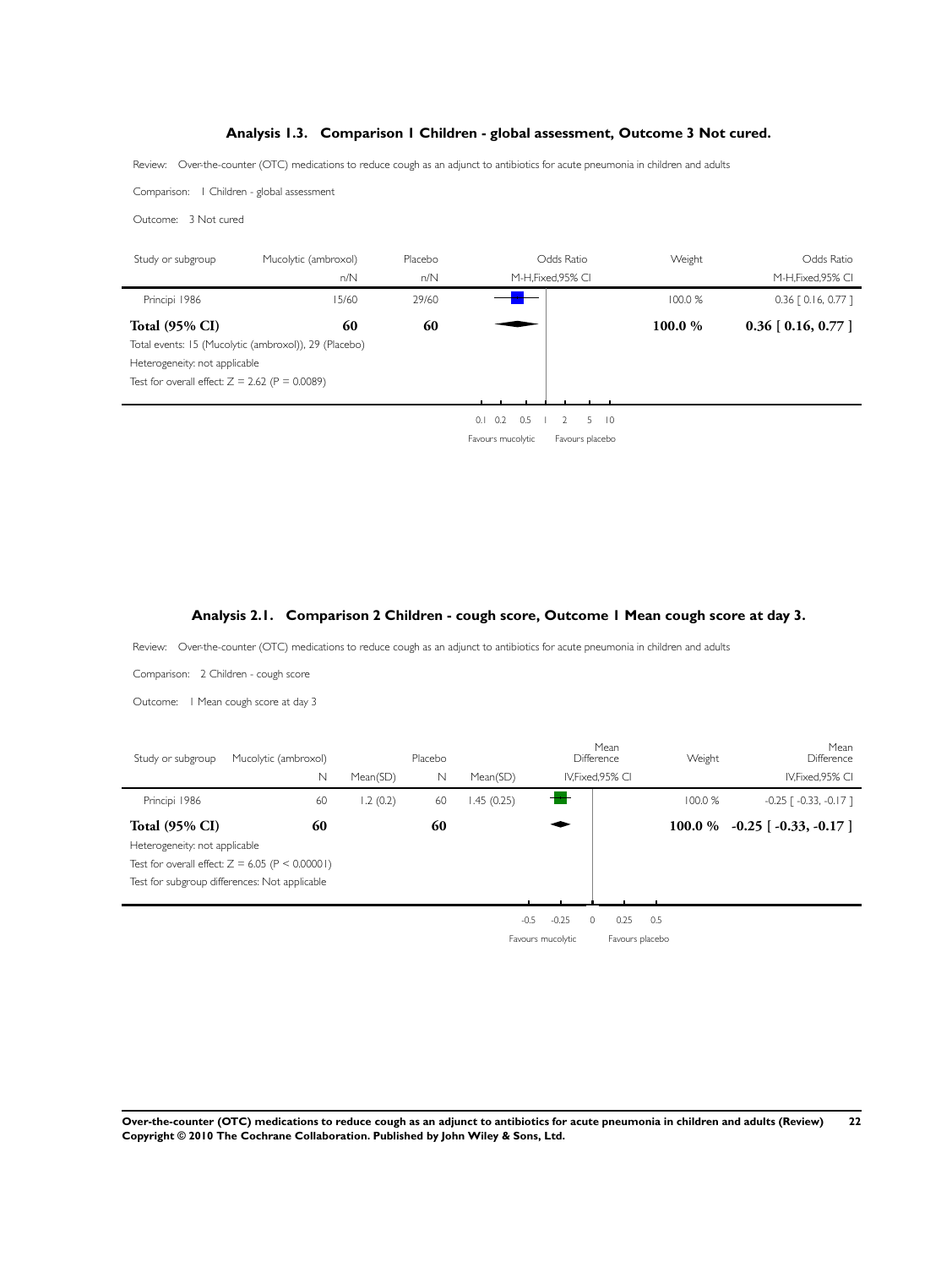# **Analysis 2.2. Comparison 2 Children - cough score, Outcome 2 Mean score at day 10.**

<span id="page-25-0"></span>Review: Over-the-counter (OTC) medications to reduce cough as an adjunct to antibiotics for acute pneumonia in children and adults

Comparison: 2 Children - cough score

Outcome: 2 Mean score at day 10

÷

÷

| Study or subgroup             | Mucolytic (ambroxol)<br>$\mathbb N$                | Mean(SD)  | Placebo<br>N | Mean(SD)   |                               | Mean<br>Difference<br>IV, Fixed, 95% CI | Weight  | Mean<br><b>Difference</b><br>IV, Fixed, 95% CI |
|-------------------------------|----------------------------------------------------|-----------|--------------|------------|-------------------------------|-----------------------------------------|---------|------------------------------------------------|
| Principi 1986                 | 60                                                 | 0.1(0.05) | 60           | 0.25(0.05) |                               |                                         | 100.0%  | $-0.15$ [ $-0.17$ , $-0.13$ ]                  |
| <b>Total (95% CI)</b>         | 60                                                 |           | 60           |            | ٠                             |                                         | 100.0 % | $-0.15$ [ $-0.17, -0.13$ ]                     |
| Heterogeneity: not applicable |                                                    |           |              |            |                               |                                         |         |                                                |
|                               | Test for overall effect: $Z = 16.43$ (P < 0.00001) |           |              |            |                               |                                         |         |                                                |
|                               | Test for subgroup differences: Not applicable      |           |              |            |                               |                                         |         |                                                |
|                               |                                                    |           |              |            |                               |                                         |         |                                                |
|                               |                                                    |           |              |            | $-0.25$<br>$-0.5$<br>$\Omega$ | 0.25                                    | 0.5     |                                                |
|                               |                                                    |           |              |            | Favours mucolytic             | Favours placebo                         |         |                                                |

# **Analysis 3.1. Comparison 3 Adults - global assessment, Outcome 1 Not cured or not improved.**

Review: Over-the-counter (OTC) medications to reduce cough as an adjunct to antibiotics for acute pneumonia in children and adults

| Comparison: 3 Adults - global assessment       |                                                       |                |                                          |         |                                  |
|------------------------------------------------|-------------------------------------------------------|----------------|------------------------------------------|---------|----------------------------------|
| Outcome:                                       | I Not cured or not improved                           |                |                                          |         |                                  |
| Study or subgroup                              | Mucolytic - bromhexi<br>n/N                           | Placebo<br>n/N | Odds Ratio<br>M-H, Fixed, 95% CI         | Weight  | Odds Ratio<br>M-H, Fixed, 95% CI |
| Roa 1995                                       | 13/51                                                 | 11/50          |                                          | 100.0 % | $1.21$ $[0.48, 3.04]$            |
| <b>Total (95% CI)</b>                          | 51                                                    | 50             |                                          | 100.0%  | $1.21$ [ 0.48, 3.04 ]            |
|                                                | Total events: 13 (Mucolytic - bromhexi), 11 (Placebo) |                |                                          |         |                                  |
| Heterogeneity: not applicable                  |                                                       |                |                                          |         |                                  |
| Test for overall effect: $Z = 0.41$ (P = 0.68) |                                                       |                |                                          |         |                                  |
|                                                |                                                       |                | 5<br>$\overline{0}$<br>0.2<br>0.5<br>0.1 |         |                                  |

Favours mucolytic Favours placebo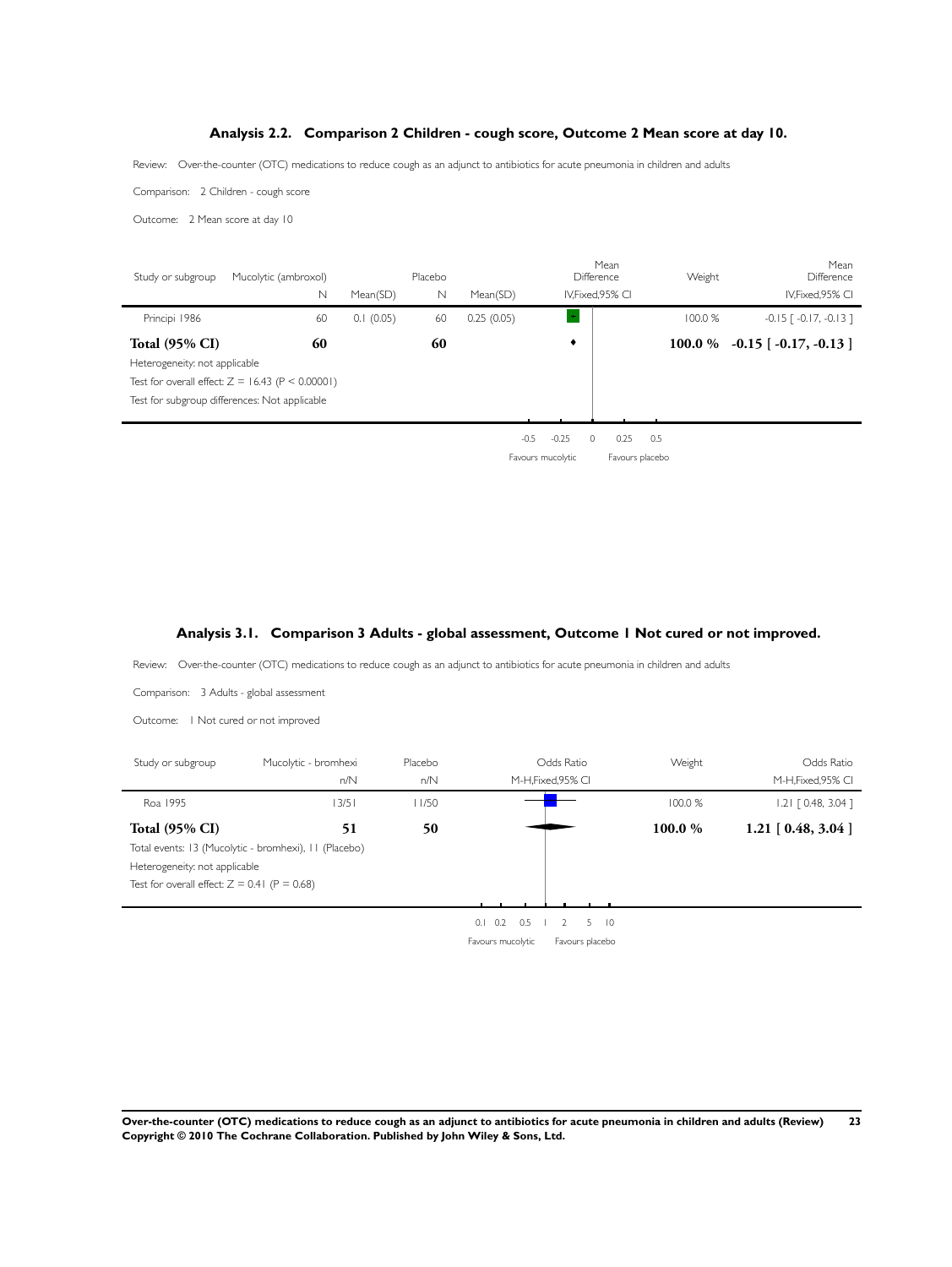# **Analysis 3.2. Comparison 3 Adults - global assessment, Outcome 2 Not improved.**

<span id="page-26-0"></span>Review: Over-the-counter (OTC) medications to reduce cough as an adjunct to antibiotics for acute pneumonia in children and adults

Comparison: 3 Adults - global assessment

Outcome: 2 Not improved

| Study or subgroup                              | Mucolytic - bromhexi                                  | Placebo | Odds Ratio                          | Weight  | Odds Ratio                  |
|------------------------------------------------|-------------------------------------------------------|---------|-------------------------------------|---------|-----------------------------|
|                                                | n/N                                                   | n/N     | M-H, Fixed, 95% CI                  |         | M-H, Fixed, 95% CI          |
| Roa 1995                                       | 13/51                                                 | 11/50   |                                     | 100.0 % | $1.21$ $[0.48, 3.04]$       |
| <b>Total (95% CI)</b>                          | 51                                                    | 50      |                                     | 100.0%  | $1.21 \mid 0.48, 3.04 \mid$ |
|                                                | Total events: 13 (Mucolytic - bromhexi), 11 (Placebo) |         |                                     |         |                             |
| Heterogeneity: not applicable                  |                                                       |         |                                     |         |                             |
| Test for overall effect: $Z = 0.41$ (P = 0.68) |                                                       |         |                                     |         |                             |
|                                                |                                                       |         |                                     |         |                             |
|                                                |                                                       |         | 0.5<br>$\overline{0}$<br>0.1<br>0.2 |         |                             |

Favours mucolytic Favours placebo

# **Analysis 3.3. Comparison 3 Adults - global assessment, Outcome 3 Not cured.**

Review: Over-the-counter (OTC) medications to reduce cough as an adjunct to antibiotics for acute pneumonia in children and adults

Comparison: 3 Adults - global assessment

Outcome: 3 Not cured

| Study or subgroup                                | Treatment | Control | Odds Ratio               |                      | Weight  | Odds Ratio            |
|--------------------------------------------------|-----------|---------|--------------------------|----------------------|---------|-----------------------|
|                                                  | n/N       | n/N     | M-H, Fixed, 95% CI       |                      |         | M-H, Fixed, 95% CI    |
| Roa 1995                                         | 27/51     | 39/50   |                          |                      | 100.0 % | $0.32$ $[0.13, 0.75]$ |
| <b>Total (95% CI)</b>                            | 51        | 50      |                          |                      | 100.0%  | $0.32$ [ 0.13, 0.75 ] |
| Total events: 27 (Treatment), 39 (Control)       |           |         |                          |                      |         |                       |
| Heterogeneity: not applicable                    |           |         |                          |                      |         |                       |
| Test for overall effect: $Z = 2.60$ (P = 0.0094) |           |         |                          |                      |         |                       |
|                                                  |           |         |                          |                      |         |                       |
|                                                  |           |         | 0.1<br>0.2<br>0.5        | 5<br>$\overline{10}$ |         |                       |
|                                                  |           |         | <b>Favours treatment</b> | Favours control      |         |                       |

**Over-the-counter (OTC) medications to reduce cough as an adjunct to antibiotics for acute pneumonia in children and adults (Review) 24 Copyright © 2010 The Cochrane Collaboration. Published by John Wiley & Sons, Ltd.**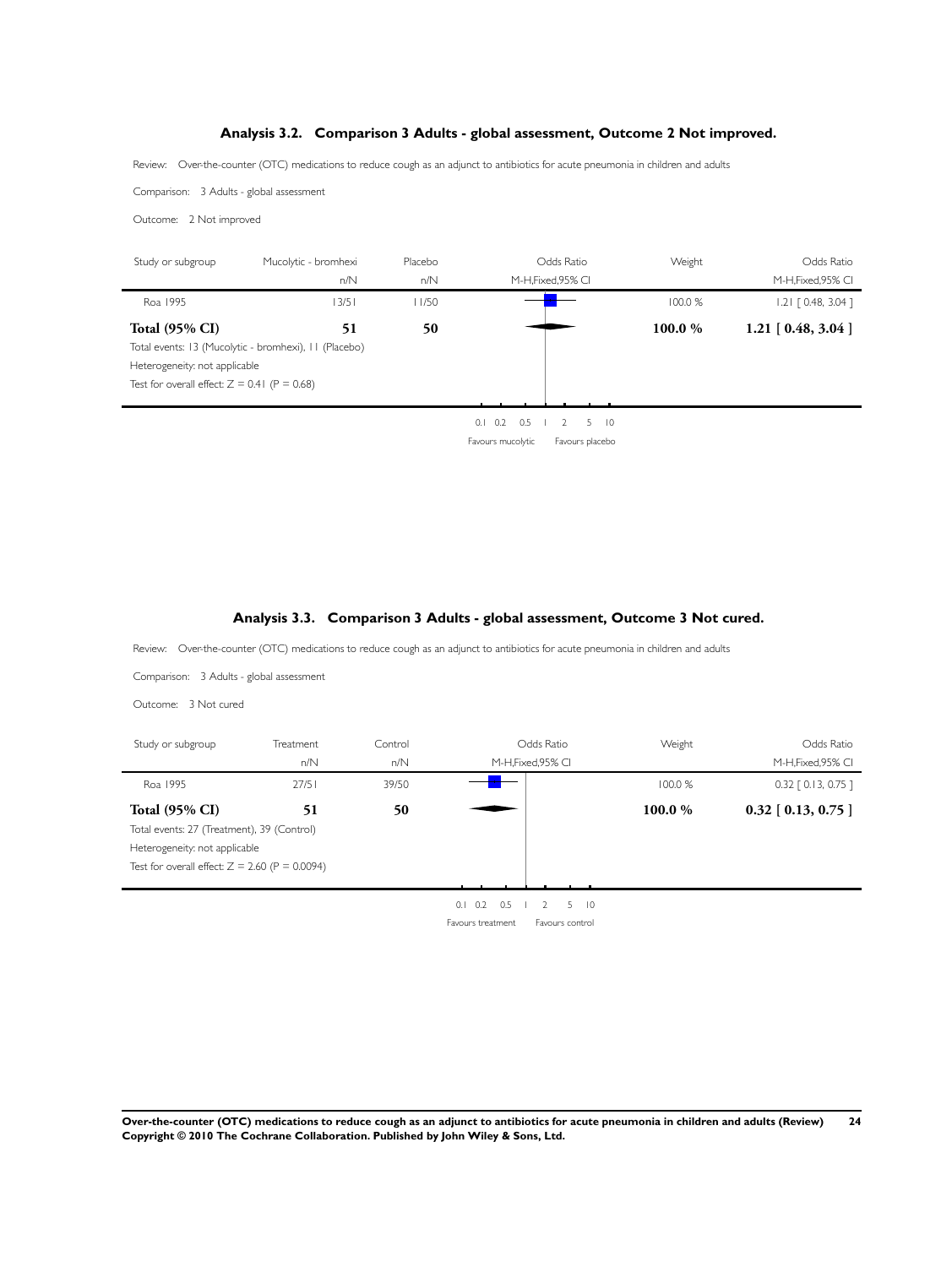# <span id="page-27-0"></span>**Analysis 4.1. Comparison 4 Combined children and adults, Outcome 1 Not cured or not improved.**

Review: Over-the-counter (OTC) medications to reduce cough as an adjunct to antibiotics for acute pneumonia in children and adults

Comparison: 4 Combined children and adults

Outcome: 1 Not cured or not improved

| Study or subgroup                                                     | Mucolytic | Control | Odds Ratio                                | Weight  | Odds Ratio              |
|-----------------------------------------------------------------------|-----------|---------|-------------------------------------------|---------|-------------------------|
|                                                                       | n/N       | n/N     | M-H, Fixed, 95% CI                        |         | M-H.Fixed.95% CI        |
| Principi 1986                                                         | 3/60      | 7/60    |                                           | 44.5 %  | $0.40$ $[0.10, 1.62]$   |
| Roa 1995                                                              | 13/51     | 11/50   |                                           | 55.5 %  | $1.21$ $[0.48, 3.04]$   |
| <b>Total (95% CI)</b>                                                 | 111       | 110     |                                           | 100.0 % | $0.85$ [ $0.40, 1.80$ ] |
| Total events: 16 (Mucolytic), 18 (Control)                            |           |         |                                           |         |                         |
| Heterogeneity: Chi <sup>2</sup> = 1.69, df = 1 (P = 0.19); $1^2$ =41% |           |         |                                           |         |                         |
| Test for overall effect: $Z = 0.43$ (P = 0.67)                        |           |         |                                           |         |                         |
|                                                                       |           |         |                                           |         |                         |
|                                                                       |           |         | 0.2<br>0.5<br>$\overline{0}$<br>5.<br>0.1 |         |                         |

Favours mucolytic Favours control

### **Analysis 4.2. Comparison 4 Combined children and adults, Outcome 2 Not improved.**

Review: Over-the-counter (OTC) medications to reduce cough as an adjunct to antibiotics for acute pneumonia in children and adults

Comparison: 4 Combined children and adults

Outcome: 2 Not improved

| Study or subgroup                                                     | Mucolytic | Control | Odds Ratio                                                             | Weight  | Odds Ratio            |
|-----------------------------------------------------------------------|-----------|---------|------------------------------------------------------------------------|---------|-----------------------|
|                                                                       | n/N       | n/N     | M-H, Fixed, 95% CI                                                     |         | M-H, Fixed, 95% CI    |
| Principi 1986                                                         | 3/60      | 8/60    |                                                                        | 47.9%   | $0.34$ [ 0.09, 1.36 ] |
| Roa 1995                                                              | 13/51     | 11/50   |                                                                        | 52.1%   | $1.21$ $[0.48, 3.04]$ |
| <b>Total (95% CI)</b>                                                 | 111       | 110     |                                                                        | 100.0 % | $0.80$ [ 0.38, 1.67 ] |
| Total events: 16 (Mucolytic), 19 (Control)                            |           |         |                                                                        |         |                       |
| Heterogeneity: Chi <sup>2</sup> = 2.25, df = 1 (P = 0.13); $1^2$ =56% |           |         |                                                                        |         |                       |
| Test for overall effect: $Z = 0.61$ (P = 0.54)                        |           |         |                                                                        |         |                       |
|                                                                       |           |         |                                                                        |         |                       |
|                                                                       |           |         | 0.2<br>0.5<br>5 <sup>5</sup><br>$\overline{0}$<br>0.1<br>$\mathcal{L}$ |         |                       |
|                                                                       |           |         | Favours mucolytic<br>Favours control                                   |         |                       |

**Over-the-counter (OTC) medications to reduce cough as an adjunct to antibiotics for acute pneumonia in children and adults (Review) 25 Copyright © 2010 The Cochrane Collaboration. Published by John Wiley & Sons, Ltd.**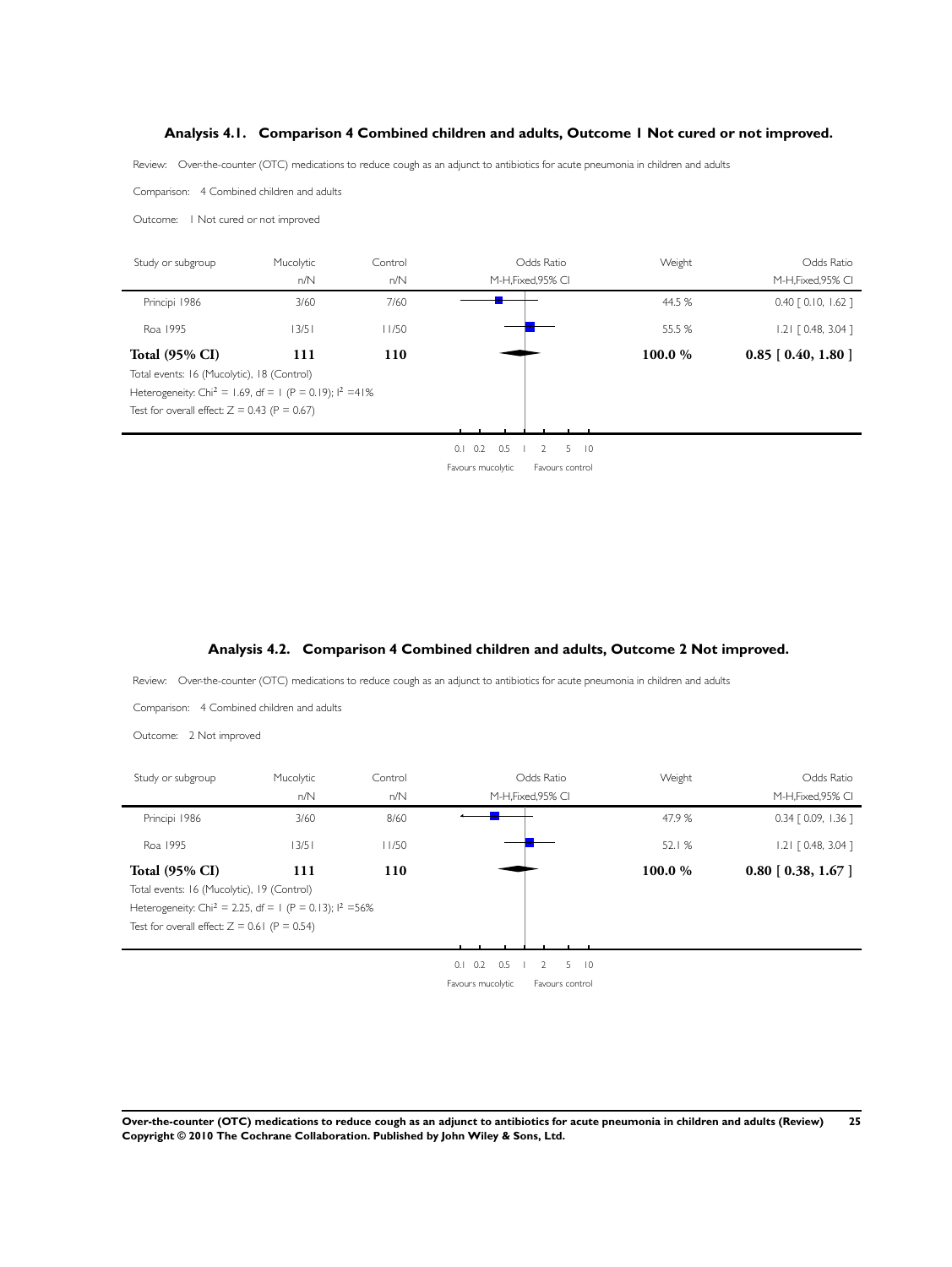# **Analysis 4.3. Comparison 4 Combined children and adults, Outcome 3 Not cured.**

<span id="page-28-0"></span>Review: Over-the-counter (OTC) medications to reduce cough as an adjunct to antibiotics for acute pneumonia in children and adults

Comparison: 4 Combined children and adults

Outcome: 3 Not cured

| Study or subgroup                                                      | Mucolytic<br>n/N | Control<br>n/N | Odds Ratio<br>M-H, Fixed, 95% CI | Weight  | Odds Ratio<br>M-H, Fixed, 95% CI |
|------------------------------------------------------------------------|------------------|----------------|----------------------------------|---------|----------------------------------|
| Principi 1986                                                          | 15/60            | 29/60          |                                  | 54.0 %  | $0.36$ $[0.16, 0.77]$            |
| Roa 1995                                                               | 27/51            | 39/50          |                                  | 46.0 %  | $0.32$ $[0.13, 0.75]$            |
| <b>Total (95% CI)</b>                                                  | 111              | 110            |                                  | 100.0 % | $0.34$ [ 0.19, 0.60 ]            |
| Total events: 42 (Mucolytic), 68 (Control)                             |                  |                |                                  |         |                                  |
| Heterogeneity: Chi <sup>2</sup> = 0.04, df = 1 (P = 0.84); $1^2$ =0.0% |                  |                |                                  |         |                                  |
| Test for overall effect: $Z = 3.68$ (P = 0.00023)                      |                  |                |                                  |         |                                  |
|                                                                        |                  |                |                                  |         |                                  |
|                                                                        |                  |                | AIAD AEID EIA                    |         |                                  |

0.1 0.2 0.5 1 2 5 10 Favours mucolytic Favours control

# **A P P E N D I C E S**

# **Appendix 1. Embase.com search strategy**

- 1. 'coughing'/exp
- 2. cough\*:ti,ab
- 3. #1 OR #2
- 4. 'pneumonia'/exp
- 5. pneumon\*:ti,ab
- 6. #4 OR #5
- 7. 'antitussive agent'/exp
- 8. antitussiv\*:ti,ab
- 9. 'expectorant agent'/exp
- 10. expectorant\*:ti,ab
- 11. 'cholinergic receptor blocking agent'/exp
- 12. 'cholinergic antagonist':ti,ab OR 'cholinergic antagonists':ti,ab
- 13. 'histamine h1 receptor antagonist'/exp
- 14. 'histamine h1 antagonist':ti,ab OR 'histamine h1 antagonists':ti,ab
- 15. 'mucolytic agent'/exp
- 16. mucolytic\*:ti,ab
- 17. 'drug combination'/exp
- 18. 'drug combination':ti,ab OR 'drug combinations':ti,ab
- 19. 'non prescription drug'/exp
- 20. 'non prescription drug':ti,ab OR 'non prescription drugs':ti,ab OR 'non-prescription drug':ti,ab OR 'non-prescription drugs':ti,ab

**Over-the-counter (OTC) medications to reduce cough as an adjunct to antibiotics for acute pneumonia in children and adults (Review) 26 Copyright © 2010 The Cochrane Collaboration. Published by John Wiley & Sons, Ltd.**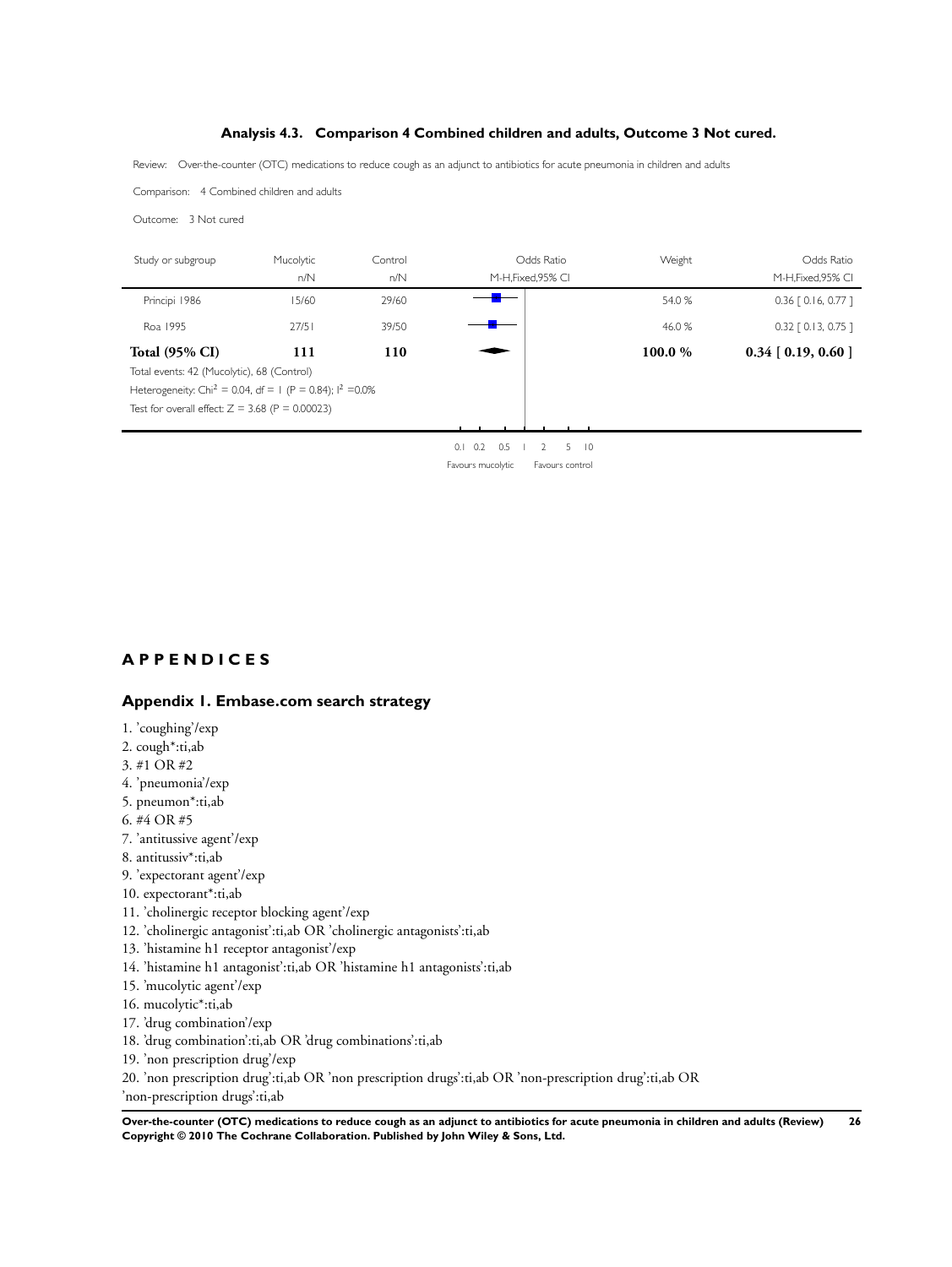21. 'over the counter':ti,ab OR 'over-the-counter':ti,ab OR otc:ti,ab 22. #7 OR #8 OR #9 OR #10 OR #11 OR #12 OR #13 OR #14 OR #15 OR #16 OR #17 OR #18 OR #19 OR #20 OR #21 23. #3 AND #6 AND #22

# **W H A T ' S N E W**

Last assessed as up-to-date: 9 July 2009.

| Date | Event | <b>Description</b>                                |
|------|-------|---------------------------------------------------|
|      |       | 9 September 2010 Amended Contact details updated. |

# **H I S T O R Y**

Protocol first published: Issue 3, 2006

Review first published: Issue 4, 2007

| Date             | Event   | Description                                                                                                    |
|------------------|---------|----------------------------------------------------------------------------------------------------------------|
| 10 July 2009     |         | New search has been performed Searches conducted. No new included studies found. Two new studies ex-<br>cluded |
| 21 February 2008 | Amended | Summary of Findings table added.                                                                               |
| 30 January 2008  | Amended | Converted to new review format.                                                                                |

# **C O N T R I B U T I O N S O F A U T H O R S**

The protocol was written by Christina C Chang (CCC), Anne B Chang (ABC) and Allen C Cheng (ACC) based on previous protocols on cough in children.

For the review: CCC and ABC selected articles from search, performed the data extraction, data analysis and wrote the review.

ACC was the adjudicator if disagreement occurred and contributed to writing the review.